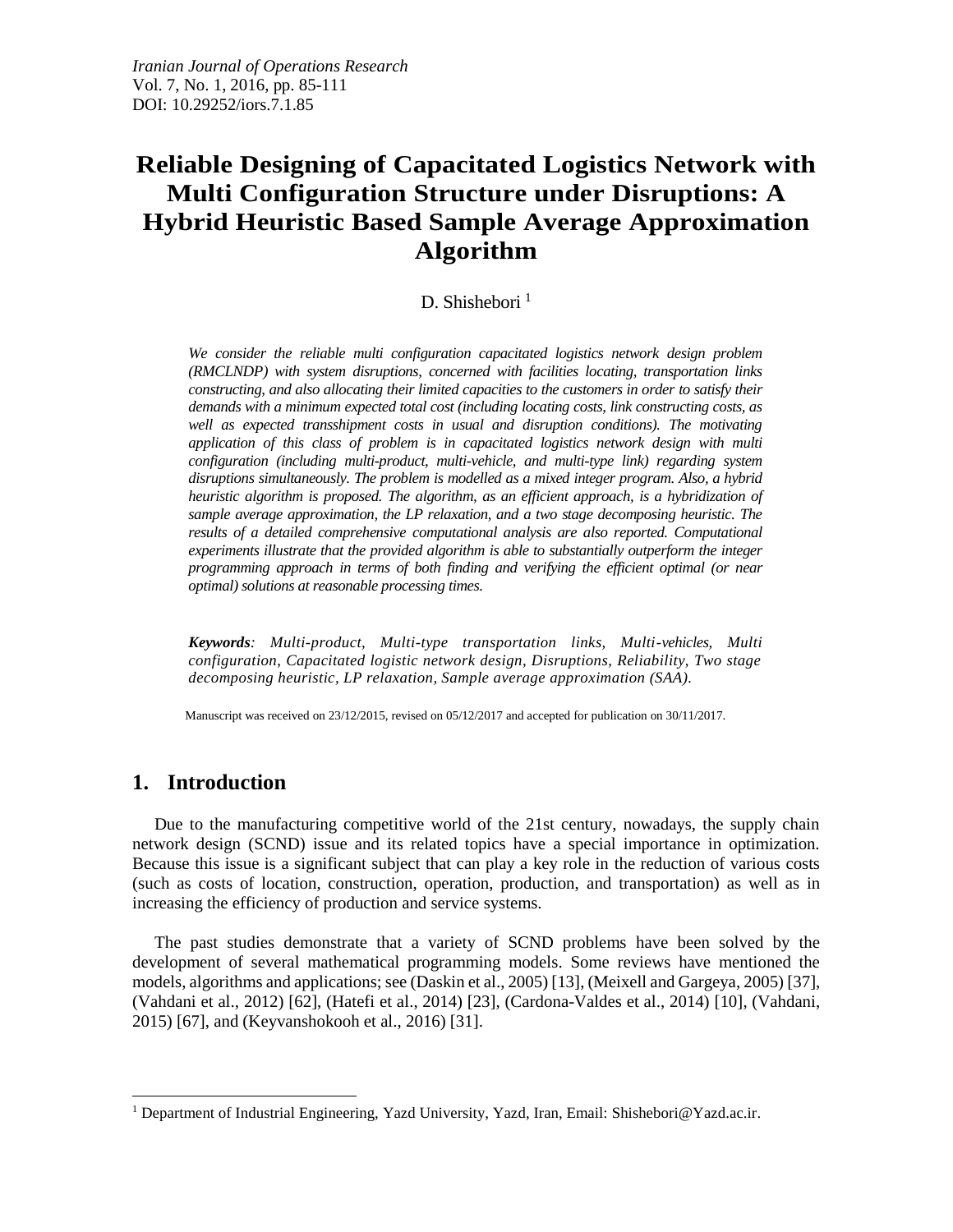Since SCND is known as a long term strategic decision problem, so considering various practical factors can help in getting more efficient solutions of the problem under study. Disruption is known as a key factor in this context. Recently, this topic in SCND has become a considerable issue for most companies in the trade globalization world.

In one view, several potential sources of disruptions threaten the supply chains. In general, disruptions are unplanned and unanticipated events that can cause several perturbations in the normal flow of products and materials within a supply chain. The disruption at one member of a supply chain (SC) can make a significant influence over the whole chain. SCs are threatened by several potential sources of disruptions. Some of them are external sources (e.g., natural disaster, terrorist attack, power outage, and supplier discontinuity) and some of them are internal sources (e.g., industrial accident, labor strike). Although these disruptive events may possibly cause short-term facility eventualities, they may also lead to not only severe operational consequences, such as higher transshipment costs, order delays, inventory shortages, loss of market shares, and so on, but also increased negative financial effects; see (Peng et al., 2011) [43], and (Keyvanshokooh et al., 2013) [30].

Here, we study the problem of designing a capacitated SCN, subject to system disruptions (including facility disruptions and transshipment link disruptions). Once such an SC structure is constructed, it will probably be very hard and expensive to change the design. Therefore, it surely is much worthed to develop an SC that achieves permanence and efficiency in the presence of all kinds of disruptions.

The significant contributions of this study are arranged as follows: (i) the reliable capacitated SCND problem with a multi configuration structure is studied regarding facility disruptions and transshipment link disruptions simultaneously, (ii) a hybrid heuristic algorithm, a hybridization of obtaining sample average approximation (SAA), LP relaxation, and a two stage decomposing heuristic, is proposed to solve the problem by near-optimal solutions in reasonable times. To the best of our knowledge, such study has not been made in the literature.

The remainder of this paper is organized as follows. Section 2 provides a relatively comprehensive literature review in three main streams. Section 3 presents the problem definition and the proposed mathematical programming model. Then, in Section 4, at first, a customized SAA for the RMCLNDP is proposed and then, a hybrid heuristic algorithm, a hybridization of SAA, the relaxation, and a two stage decomposing heuristic, is described in detail. In Section 5, analysis of solving the test problems, computational results and discussions about the efficiency of the proposed HHBSAA algorithm are presented. Finally, conclusions and guidelines for future research are provided in Section 6.

# **2. Literature Review**

In the SCND and logistics literature, system disruption is known as an special issue of supply uncertainty. The disruptions are introduced as casual events leading to a supplier or other components of the supply chain to halt functioning, either completely or partially, for usually a partial amount of time. Several robust strategies and approaches have been proposed to mitigate the effects of supply chain disruptions and improve the efficiency of SC and its logistics at disruption conditions. For more study, the reader is referred to the review by (Snyder and Daskin, 2006) [57]), (Snyder et al., 2012) [55], and (Vahdani et al., 2012) [62].

In order to clear up the description of our contribution, three main streams of the literature are reviewed that may be interesting for comparison: (i) SCND subject to facility disruptions, (ii) SCND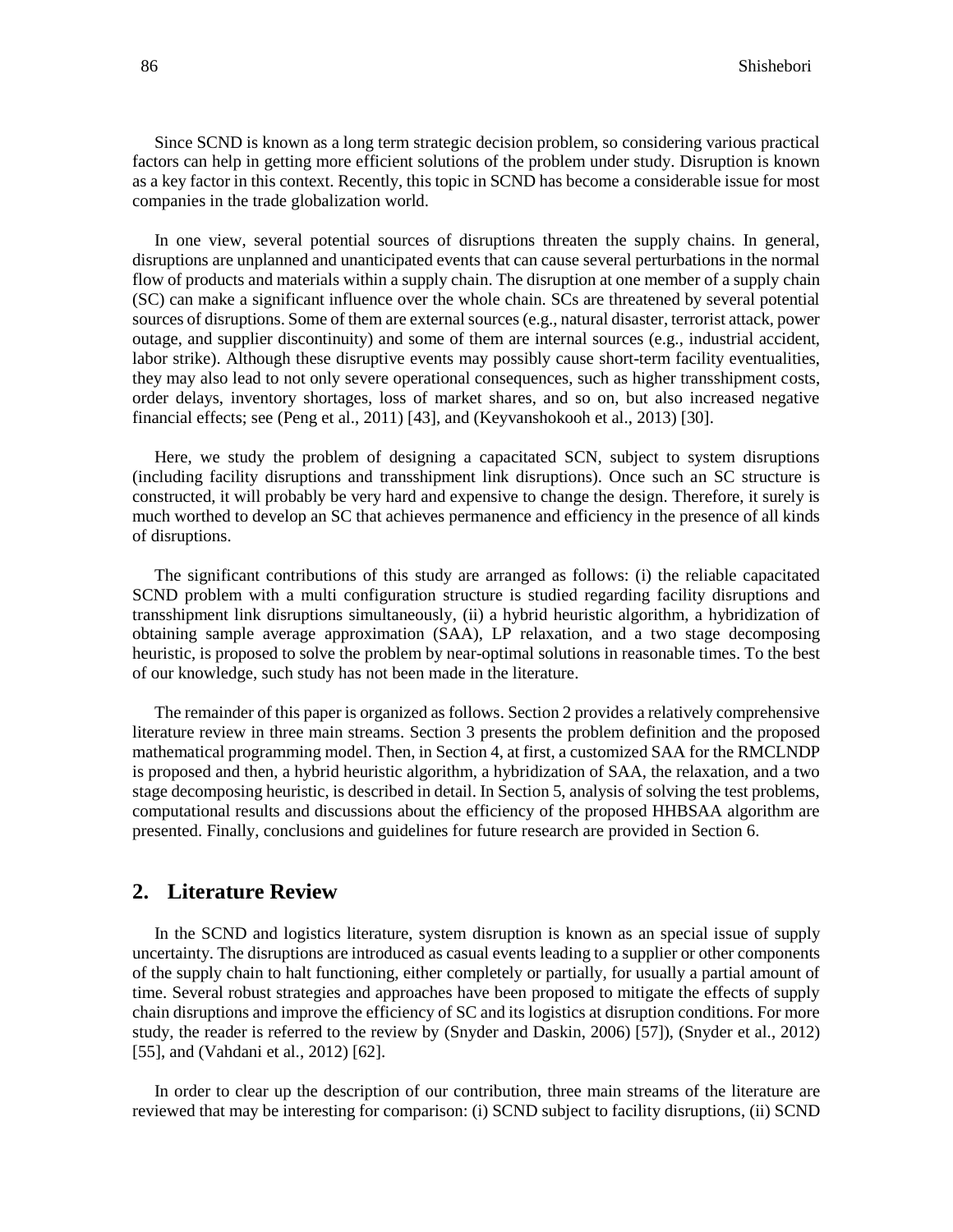subject to transportation link disruptions, and (iii) capacitated SCND. It is noted that in this study, the system disruptions are defined as facility disruptions and transshipment link disruptions.

#### **2.1. Facility Disruptions**

The literature related to facility disruptions demonstrates that, at first, (Drezner, 1987) [14] studied facility location with unreliable suppliers by formulating some mathematical models. They considered the unreliable *p*-median and (*p*,*q*)-center location problems, in which a probability of becoming inactive was specified for each facility. In the following studies, Snyder (2003) [54], Snyder and Daskin (2005) [56], and Snyder and Daskin (2007) [58] considered the reliable *p*-median and fixed charge problems due to several level assignments with the unreliable candidate sites. Several approaches have been considered to address the facility disruptions within mathematical formulations; see Snyder et al.,(2012) [55].

*Scenario* is a known approach related to uncertain conditions. In most stochastic programming models, there are disruption scenarios in which all (or sometimes a sample) of the disruption scenarios are enumerated. This approach is simple and tangible, but, once the number of facilities and subsequently the problem size grows, it becomes insupportable. Snyder and Daskin (2006) [57] proposed some mathematical models using this approach. Peng et al. (2011) [43] considered the effect of system failure conditions in logistic network design problems with facility disruptions as several scenarios. Moreover, Jabbarzadeh et al. (2012) [26] formulated an SC design problem with the distribution centers having partial or complete disruptions. Aydin and Murat (2013) [4] studied the capacitated reliable facility location problem (CRFLP) regarding facility disruptions as scenarios. They proposed an efficient algorithm as a hybridization of particle swarm intelligence (PSO) and sample average approximation (SAA) methods. Garcia-Herreros et al. (2014) [21] developed a two-stage stochastic program in order to design resilient SCs in which the distribution centers are subject to the risk of disruptions at each potential location. The problem is concerned with selecting distribution center locations, determining storage capacities for multiple commodities, and making suitable distribution strategies in scenarios that explain disruptions at potential distribution centers. Cardona-Valdes et al. (2014) [10] formulated a two-stage stochastic problem in order to minimize the total cost and the total service time simultaneously, for designing a two echelon production-distribution network with multiple manufacturing plants, distribution centers and a set of candidate warehouses. They proposed a scenario based approach in order to consider the impacts of the uncertainty. Ivanov et al. (2014) [25] formulated a multi-period and multi-commodity distribution (re)planning problem for a multi-stage centralized upstream network with structured dynamic conditions. Their approach considers several execution scenarios and proposes some efficient suggestions on (re)planning in the case of system failures. Also, the graph of structural reliability identifies the optimistic and pessimistic scenarios.

*Probability distribution terms* is another approach in which the probability distributions of the uncertain conditions are known to decision makers and the related terms can be applied in proposing the mathematical model. Berman et al. (2007) [8] studied a *p*-median problem in which the facility disruptions have the probability with a similar value as suggested by Snyder and Daskin (2005) [56]. They focused on structural properties and special cases of their non-linear model and presented two formulations for the reliable facility location problem (RFLP) model of Snyder and Daskin (2005) [56] with site-specific disruption probabilities. One model applies a scenario approach within a stochastic programming framework, while the other one involves computing the expected travel costs endogenously using highly non-linear multiplicative terms in a manner similar to Berman et al. (2007) [8]. They developed a heuristic based on the sample average approximation of Kleywegt et al. (2002) [32] for the first model and two greedy–adding–type heuristics for the latter. Computational results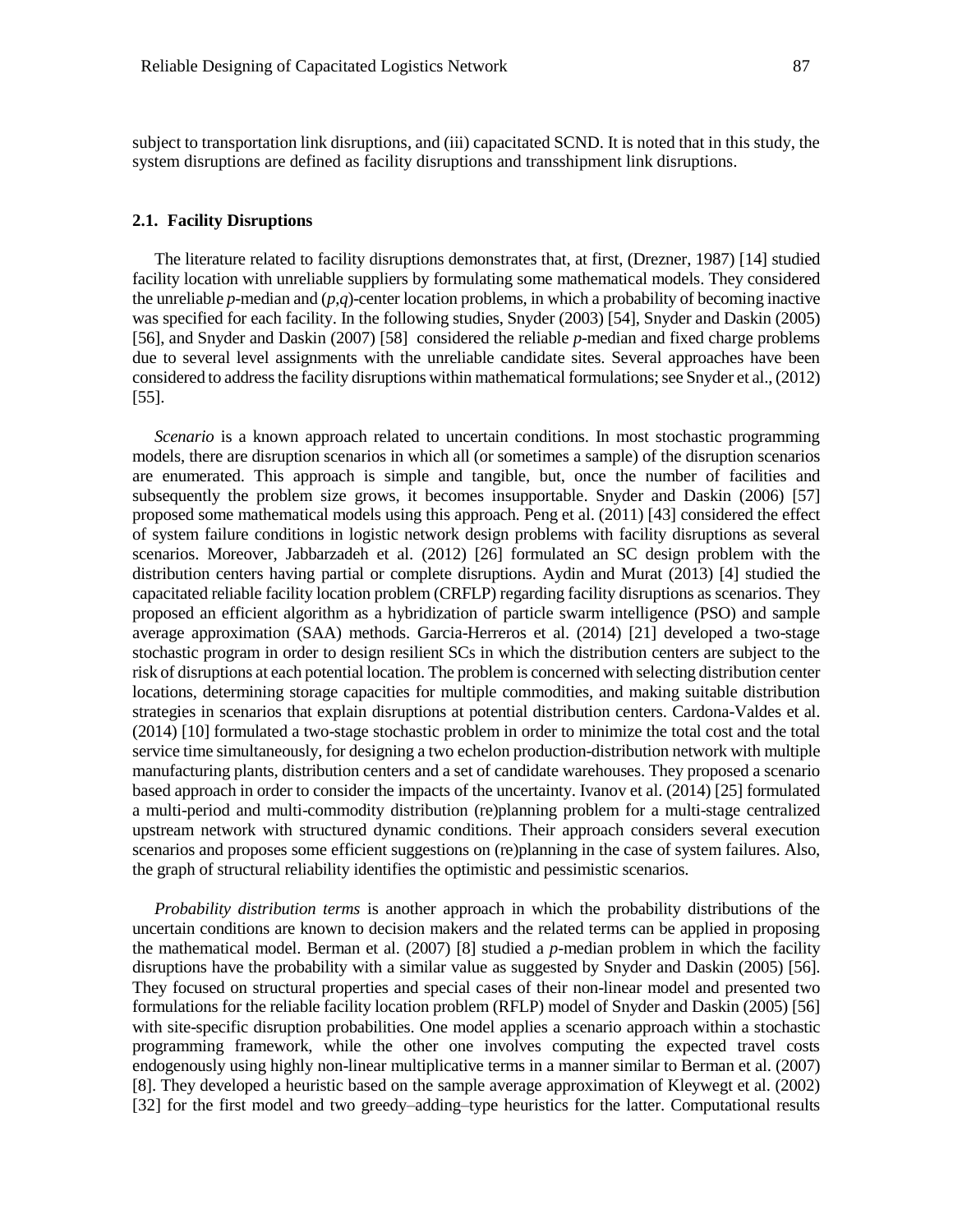showed that one of the greedy-adding methods outperforms the other two heuristics. Also, for the problem with site-specific disruption probabilities, a non-linear formulation was developed by Cui et al. (2010) [12]. They reformulated their model using the reformulation-linearization technique (RLT), resulting in a model that is both linear in the decision variables and polynomial in the problem size. They also introduced a continuum approximation (CA) model that requires simulation and regression, but may be solved in closed form to allow for managerial insights. In another study, Aboolian et al. (2012) [1] reformulated the MINLP model of Cui et al. (2010) [12] by an approximate model in which the probability that a customer was assigned to a given facility was calculated assuming that all closer facilities were open.

Comparing the two *scenario* and *probabilistic* approaches, it can be observed that in the *probabilistic* approach, for each event, a probability distribution is considered and its related probability is proposed in the calculations. Although it tends to provide a better perspective of the problem, applying this approach generally leads to a considerable complexity of the problem so that finding an appropriate and effective response for the problem is faced with several difficulties. In contrast, the *scenario* approach assign a specified numerical value to each event and this value is used in calculations. Although applying these approaches may turn to reduce the application of the obtained solution, by using the SAA approach, the solving procedure and the complexity of the mathematical formulation will be significantly reduced even in large sizes, and subsequently, efficient solutions can be achieved at the reasonable times.

Other approaches are considered to address the facility disruptions. Lim et al. (2009) [35] presented that wrong estimation of the disruption probability can have some considerable negative effects on the obtained solution of the facility location problem under random facility disruptions. Cui et al. (2010) [12] studied another CA model, in which disruptions are assumed to be geographically correlated. They introduced closed-form approximations for the total cost and the individual cost components and demonstrated that these were quite accurate. Berman (2010) [9] considered a continuous version of the median problem with unreliable facilities (MPUF) model in which two unreliable facilities, with correlated disruptions, are to be located on a line segment. They developed closed-form solutions for the problems and performed parametric analysis to describe how the optimal locations and costs change when the disruption characteristics change. O'Hanley and Church (2011) [40] formulated a robust locating of the facility location–interdiction covering model. Shishebori et al. (2013) [48] and Shishebori and Jabal Ameli (2013a,b) [49, 50] considered facility disruptions as a constraint for the maximum allowable disruption cost of the system. They proposed a MINLP model for the problem and investigated it by a case study. Haldar et al. (2014) [22] developed an efficient fuzzy group decision making approach due to a fuzzy technique for strategic supplier selection in a fuzzy environment regarding a disaster scenario. Recently, Azizi et al. (2014) [5] proposed a mathematical model in order to study building of hub-and-spoke network systems under the risk of hub disruption. Their model assumed that once a hub stops normal operations, the entire demand initially served by the hub is handled by a backup facility. The objective function of the model minimizes the weighted sum of transportation cost in regular situation and the expected transportation cost following a hub failure. Fattahi et al. (2015) [18] developed different mixed-integer linear programming (MILP) models for designing of centralised and decentralized supply chains by using two-stage stochastic programming. They investigated a multiple period replenishment problem based on the (s, S) policy for these supply chain models. To deal with demand uncertainty, scenarios were generated using the Latin Hypercube Sampling method and their number was reduced by a scenario reduction technique. To solve this problem, they proposed an evolutionary strategy (ES) and an imperialist competitive algorithm (ICA) to find near optimal solutions.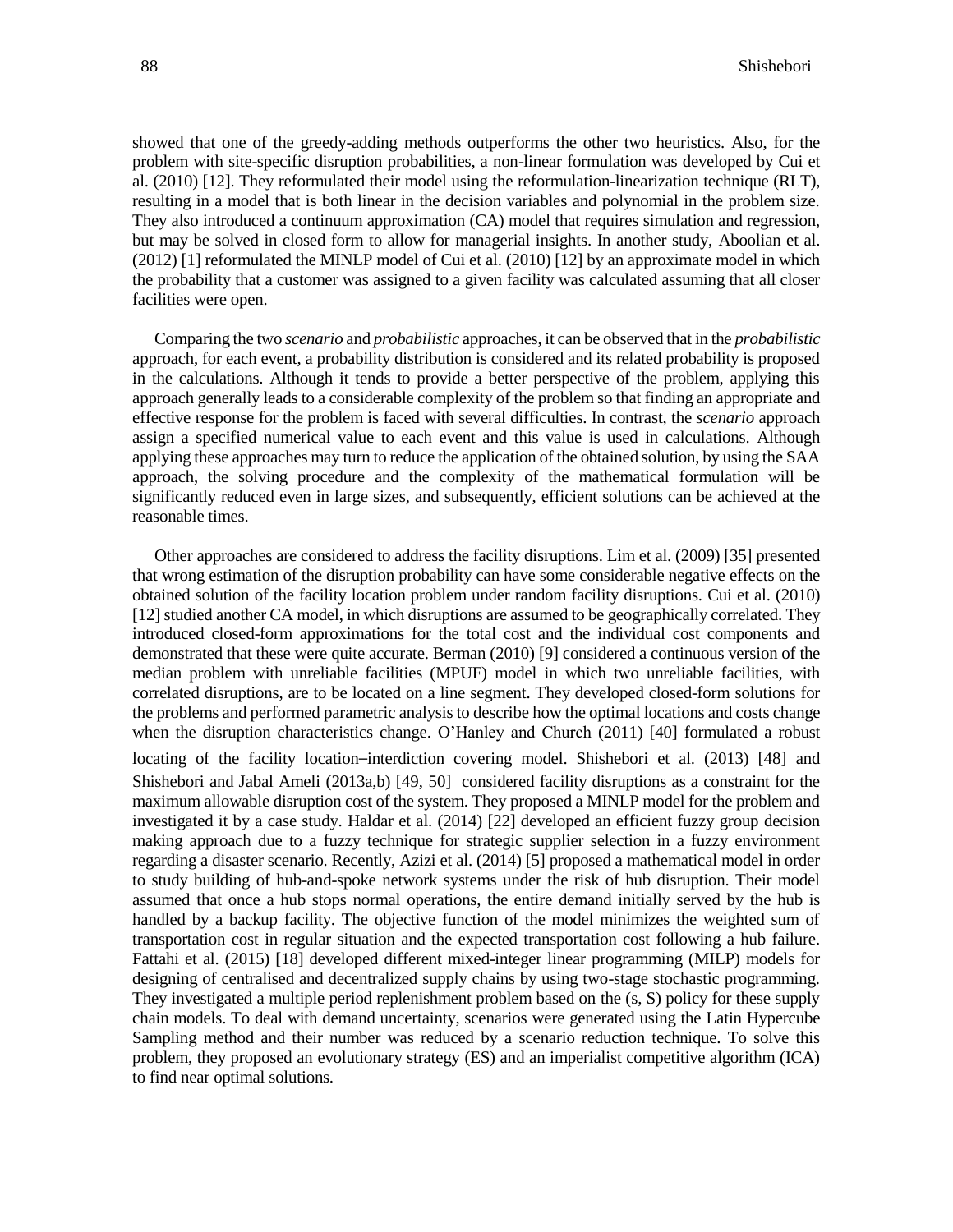#### **2.2. Link Disruptions**

Some studies related to link disruptions were performed. Most of them, in the literature, extensively studied the design of survivable telecommunication networks (Soni, 2000) [60]. Ferris (2000) [20] proposed a robust two-stage flow model where the plan specifies the value of flow to be sent to the static optimal route and the value of rerouted flow in presence of the probability of some disruptions. Waller (2002) [69] presented some algorithms for the online shortest path problems regarding capacitated link-cost dependencies. In their study, disruptions were considered by using online-recourse models where once real-time information becomes available, the remaining path till the destination is re-evaluated. Sever et al. (2013)[47] considered networks in which the travel time of the transshipment links can increase, because the links are subject to several disruptions and are subsequently vulnerable. They considered some predetermined link disruption probabilities for recovering from or getting into a disruption. For more reviews, we refer to Soni (2000) [60], Klibi (2009) [33], Vahdani et al. (2013) [63, 64], Esmaeilikia et al. (2014) [17], and Vahdani and Mohammadi (2015) [68].

As a remarkable point, it should be mentioned that reliable communication networks can still work suitably when some partial system failures happen in some components. However, the amount of the flow and the total cost of these networks significantly differ from those in supply chains.

#### **2.3. Capacitated Network Design**

Capacity is known as another significant factor that plays a critical role in SCND. Several studies were done regarding the SC limited capacity. Mahajan et al. (2002) [36] analyzed an SC consisting of uncapacitated/capacitated suppliers for distributing two independent commodities through multiple retailers and studied the problem by means of game theory. Jemai and Karaesmen (2007) [28] considered the framework of a Nash game for a two-stage SC consisting of a capacitated supplier and a retailer. (Sitompul et al. 2008) [53] studied the effect of the safety stock placement strategy for an *n*-stage capacitated serial SC as a shortest path problem and presented an efficient approach with the objective of maintaining the essential overall service level at the lowest cost. Toktas-Palut (2011) [61] investigated a decentralized two-stage SC with multi independent capacitated suppliers. They modeled the problem as an M/M/1 make-to-stock queuing network in order to coordinate the inventory policies of the suppliers in the SC. In their study, the end-customer demand follows a Poisson distribution probability, and the service times of the suppliers are exponentially distributed. Nepal et al. (2012) [39] investigated a three echelon supply chain with some capacity restrictions and step-changes in supply consumption rate regarding the life-cycle demand phases. Duan and Liao (2013) [15] proposed a simulation-based optimization approach in order to determine the nearoptimal supply chain replenishment policies in presence of various demands and control strategies for a capacitated supply chain. They examined a capacitated single distributor-multi retailer supply chain system in detail. Shishebori et al. (2013) [48] considered facility disruptions via a constraint on the maximum allowable disruption cost of the system in the context of a facility location–network design problem with disruptions. They proposed a MINLP model for the problem and illustrated it by a case study. Shishebori et al. (2014) [51] consider a similar facility location–network design problem and proposed an LP-based heuristic to solve it. Recently, Rahmaniani and Ghaderi (2015) [44] developed some simple and efficient meta-heuristics based on the variable neighborhood search method in order to solve the CFLNDP effectively. Moreover, other related studies dealt with the capacitated supply chain in different capacitated conditions (e.g., Jemai and Karaesmen (2007) [28], Hennet and Arda (2008) [24], Vahdani et al. (2013) [63, 64], and Vahdani et al. (2014) [65]).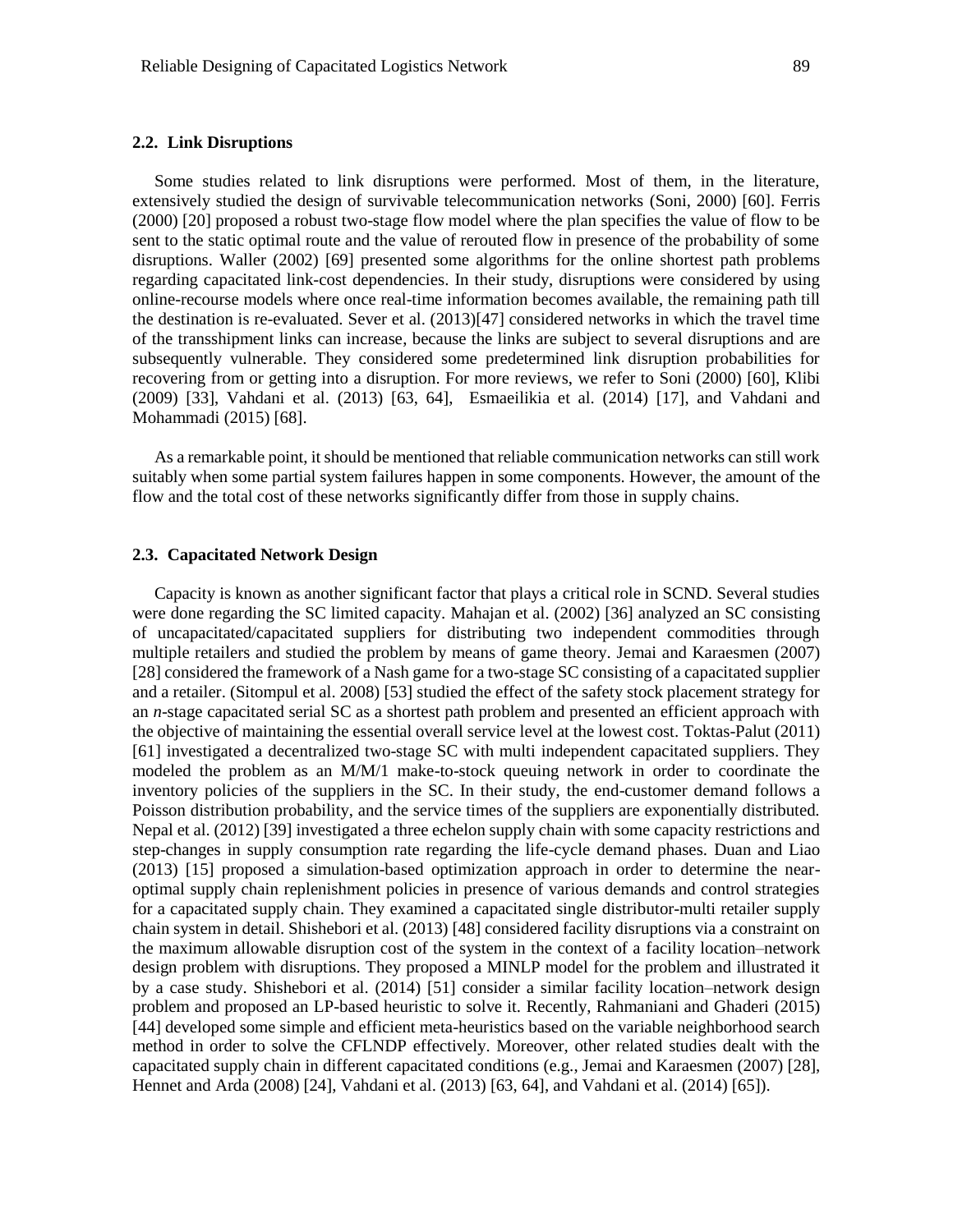#### **2.4. Supply Chain Network Design with Multi-Configuration**

Considering several possible aspects of the proposed problem can lead to more practical solutions. This can help to decision makers to have several alternatives for the proposed SCND and logistics. The several possible aspects can include multi-product, multi-type link, and multi-vehicle. In this paper, we refer to them by multi-configuration.

Several studies were done at the SCND and logistics with multi-configuration structure. Chen and Lee (2004) [11] formulated a multi-product multi-stage multi-period model with multiple incompatible goals of a multi-echelon SCN as a MINLP, in which the fuzzy sets were considered to explain the uncertainties involved in market demands and product prices. Park et al. (2007) [41] formulated a multi-period multi-product SC model, including supplier, manufacturer, and distribution center to minimize the total cost. You and Grossmann (2008) [70] proposed the optimization of a bicriteria multi-echelon supply chain in presence of demand uncertainty with the objectives of maximizing the net present value and minimizing the expected lead time. Ferrio and Wassick (2008) [19] developed a MILP model for redesigning and optimizing a multi-product chemical supply network, including production sites, an arbitrary number of DCs, and customers. Also, El-Sayed et al. (2010) [16] considered maximizing the total expected profit of a multi-period three-echelon forward-reverse logistics network under demand uncertainty in the forward direction and deterministic customer demand in the reverse direction. Mirzapour Al-E-Hashem et al. (2011) [38] modelled a multi-site, multi-period, multi-product three echelon SC in presence of uncertainties of cost parameters and demand changes. They solved the proposed bi-objective problem as a singleobjective mixed integer programming (MIP) problem through an LP-metric method. Amrani et al. (2011) [3] proposed a MIP model for a multi-commodity production–distribution network with alternative facility configuration and solved it by a variable neighborhood search (VNS) method. Bashiri et al. (2012) [7] formulated a new multi-product mathematical model for a multi-echelon network with strategic and tactical planning and different time resolution decisions. Jamshidi et al. (2012) [27] modelled a bi-objective multi-echelon SCN design problem in which several transshipment alternatives at each level of the chain were considered with different costs and a limited capacity.(Karimi-Nasab et al. (2013) [29] proposed a multi-objective approach in order to determine the distribution policy for a wholesaler. In their approach, the wholesaler distributes supplementary nutrition to a set of local distribution centers positioned around the wholesaler, geographically. Their approach optimizes selling price, carrying cost, batch size and services level of multi-items for each local distribution centre in every planning period. Badri et al. (2013) [6] presented a mathematical technique based on the Lagrangian relaxation method for solving a multi-commodity SCND model with different time resolutions for strategic and tactical decisions. The objective function maximizes the total net income over time. Moreover, Song et al. (2014) [59] modelled a manufacturing SC problem with multiple suppliers. Their proposed SC is subject to several simultaneous uncertainties such as uncertain material supplies, stochastic production times, and random customer demands. Recently, Pasandideh et al. (2014) [42] proposed a mathematical model for a bi-objective optimization of a multi-product multi-period three-echelon SC network problem considering several system uncertainties. The goal is to minimize the total production costs, supply and warehouse costs, transportation costs, inventory costs, and shortage costs such that the expected and the variance of the total cost are simultaneously minimized. Sarrafha et al. (2014) [45] studied an SCND including suppliers, factories, DCs, and retailers. They proposed a multi-period structure such that a flow-shop scheduling model in the manufacturing part of the SC, and also, the shortage in the form of backorder in each period were integrated. Their main goals are minimizing the total SC costs as well as minimizing the average tardiness of the product to DCs. Shishebori and Yousefi (2015) [52] studied a robust and reliable medical service (MS) center location network design problem, which simultaneously takes uncertain parameters, system disruptions, and investment budget constraint into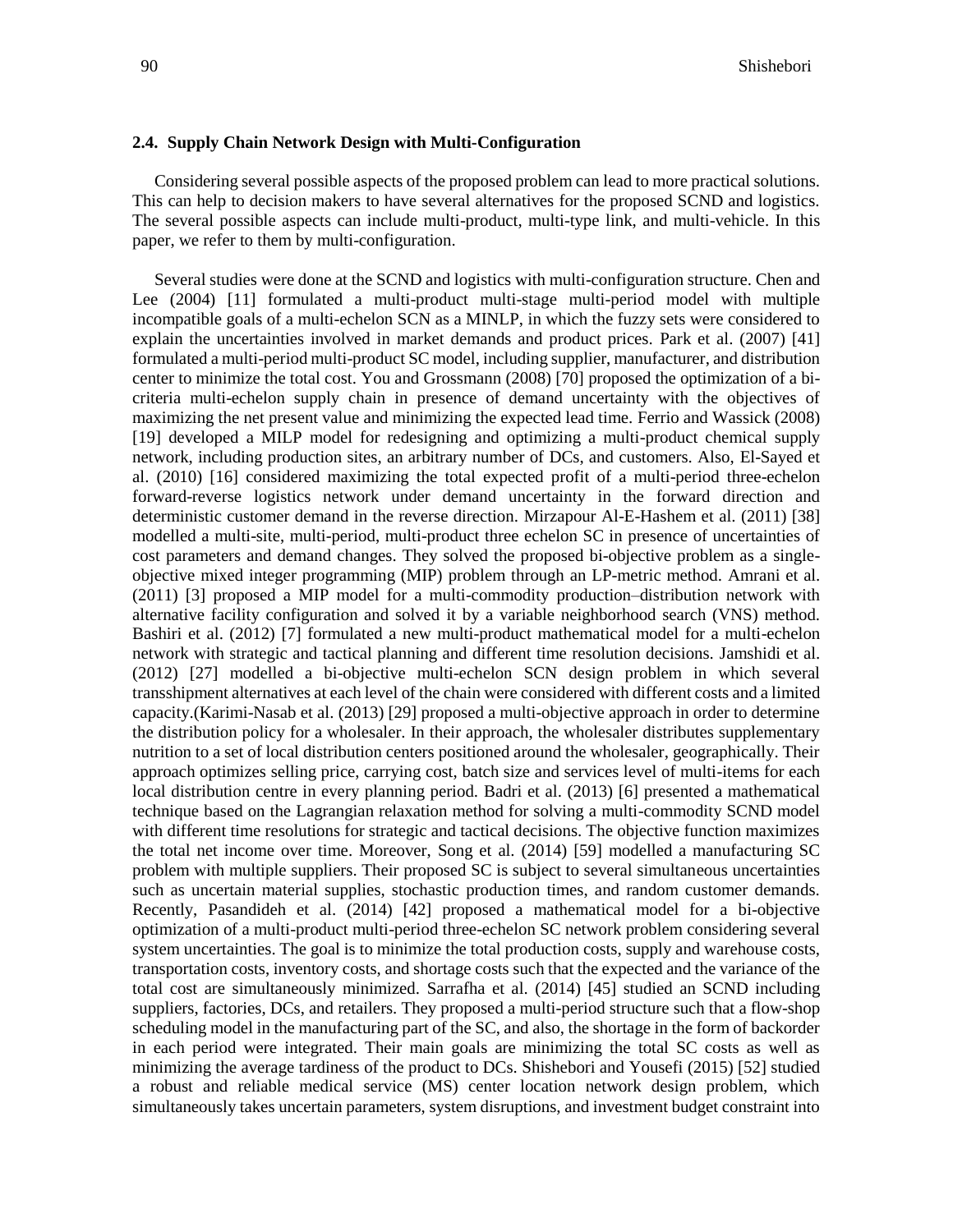account. Their programming model is formulated based on an efficient robust optimization approach to protect the network against uncertainty. In the literature, another approach to the parameter uncertainty makes use of fuzzy theory. In several decision making situations, high degree of uncertainties, with fuzziness aspect, are involved in the data set. Fuzzy set theory provides a framework for handling the uncertainties of this type.

#### **2.5. Research Gap and Our Contribution**

Some existing works studied the SCND and logistics with facility disruptions regarding link disruptions separately. However, most methods did not consider the capacity (including facilities and transportation links). But, in some manufacturing industries, there are some capacitated SC and logistics systems in which a variety of disruptions (failures) may occur. The most obvious examples are SC of different spare parts, food products manufacturing, petrochemicals, etc.

Here, we investigate the problem of designing a capacitated SC network, consisting of suppliers, DCs, and demand nodes as well as some transportation links. These are considered as potentials and it should be decided which potential nodes and links should be built. It is noted that modifying the SCND and its related logistics will be very difficult and costly.

# **3. Problem Definition and Formulation**

The working conditions of the RMCLNDP can be described as follows. Suppose that there is an SC network  $GG = (G, A)$ . Let  $G_S$ ,  $G_T$ , and  $G_D$  signify the sets of supply, transshipment, and demand nodes, respectively. Also, let  $G_0$  be defined as the set of all supply and transshipment nodes ( $G_0$  =  $G_S \cup G_T$ , in which the nodes can have open/close final situation after decision making. The set  $G_0$ can be called ''facilities''. All of the facilities and transportation links are capacitated and each has a maximum level (capacity) in order to give service to the demand nodes. Let *S* be the set of scenarios, each of which specifies a set of facilities and transportation links that are simultaneously disrupted. Suppose  $s=0$  as the nominal scenario in which no disruptions happen. The set *P* illustrates several types of products that should be produced and transshipped to the demand nodes. The set *L* presents different kinds of transshipment links. For example, for each link, it is assumed that three several quality levels (i.e.,  $|L| = 3$ ), each of which is defined as follows: the dirt road (type 3), the paved road with low quality (type 2) and the paved road with the standard quality (type 1). As a remark, if a link with type 1 quality is constructed, its construction cost will be more than the other types, but its capacity is more and its transshipment cost is lower than the other types of road links (Rahmaniani and Ghaderi, 2015) [44]. Here, links (roads) with three quality types are defined; however, several quality types can be defined for the problem. The set *V* shows several types of transportation vehicles. The best type of the vehicle has the highest cost of investment, but the lowest cost of transportation.

In order to avoid the infeasible situations, a penalty fee is ordained for the demands of nodes that cannot feasibly be met. It can be denoted that these demands are fulfilled from some outside suppliers as emergency facilities but with high transportation costs. Also, it can be interpreted that the demand of a node cannot be served if the penalty is smaller than the cost of serving the demand of the node. Here, this contingency is considered by supposing that  $N_s$  involves an "emergency facility" such that it has no fixed cost and it is never disrupted, and also has infinite capacity. Obviously, in the optimal solution, it is always open and doesn't have any disruptions. For each transshipment link, from the emergency facility to other nodes, the unit transshipment cost is equal to the unmet-demand penalty fee. The sets and parameters of the problem are defined as follows.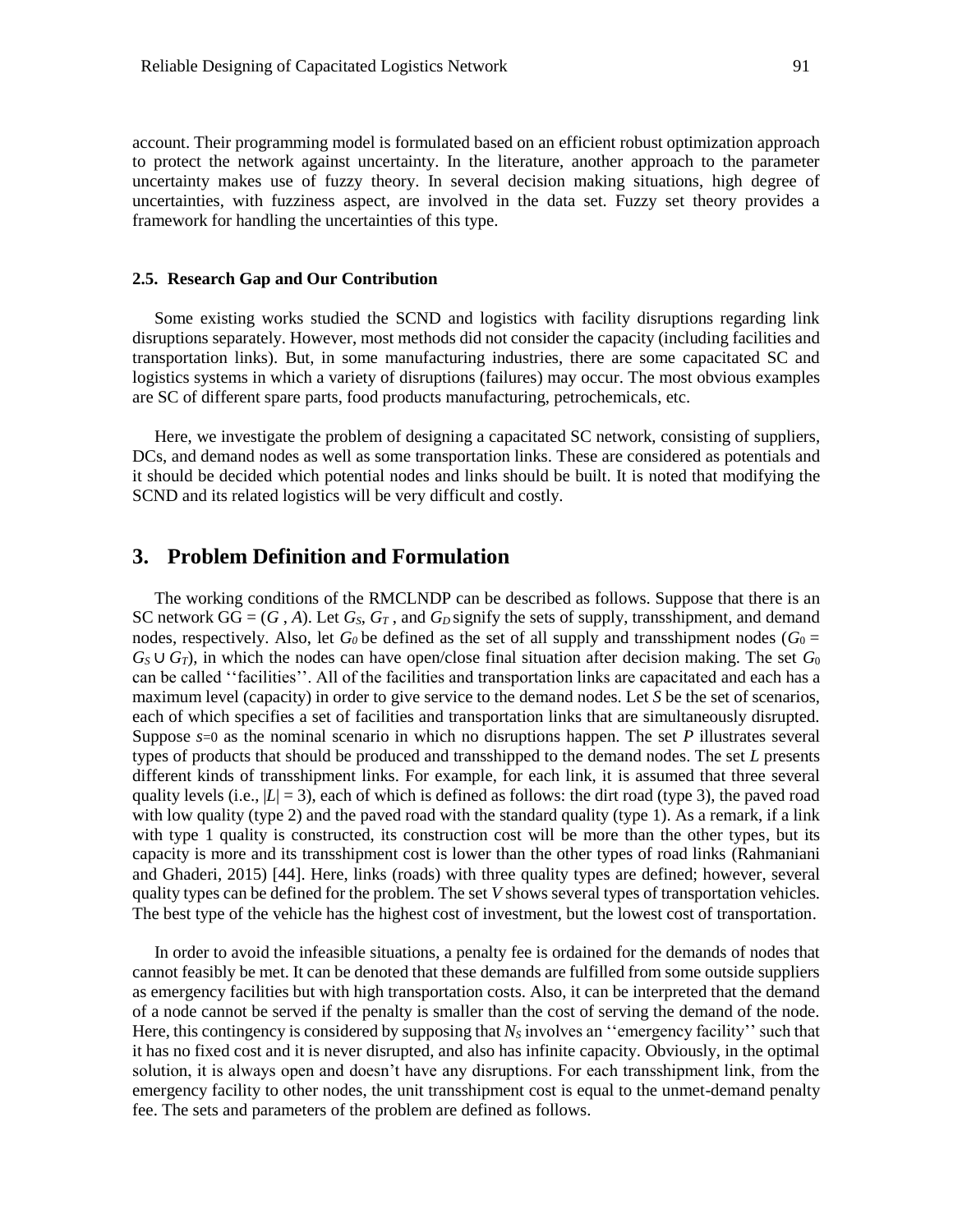### **Sets:**

- *G*: set of nodes  $(G = G_S \cup G_T \cup G_D)$ ,
- *G*<sup>0</sup>: set of "facilities" nodes (*G*<sup>0</sup> = *G*<sub>*S*</sub> $\cup$ *G*<sup>*T*</sup>),
- *P*: set of products (*P*=1, 2, 3, …)
- *L*: set of several quality types of transportation links  $(L=1, 2, 3, ...)$
- *V*: set of several types of transportation vehicles (*V*=1, 2, 3, …)
- *A*: set of potential transportation links
- *S*: set of scenarios; each scenario illustrates the facilities and also link disruptions

# **Parameters:**

- $f_i$  = fixed cost for locating of facility  $i \in G_0$
- *π s* = probability of happening of scenario *s*∈*S*
- $c_{ij}$ <sup>*l*</sup> = construction cost of link (*i*, *j*) ∈*A* with quality type *l* (*l*∈*L*)

 $t_{ij}^{plv}$  = unit transshipment cost of product *p* (*p*∈*P*) on link (*i*, *j*) ∈*A* with quality type *l* (*l*∈*L*) by vehicle *v* (*v*∈*V*)

 $\gamma_{ij}$ <sup>*v*</sup> = investment cost of vehicle *v* (*v*∈*V*) at link (*i*, *j*)∈*A* 

 $\lambda_{ij}$ <sup>*v*</sup> = capacity of vehicle *v* (*v*∈*V*) at link (*i*, *j*)∈*A* (in kilograms)

 $\Gamma$ <sup>*j*</sup> = capacity of facility at node *j*∈*N*<sub>*S*</sub> (according to processing time criterion)

 $\varphi_j^p$  = processing time of product  $p(p \in P)$  at node *j*∈*Gs* 

 $\theta_i$  = capacity of facility at node *j*∈*N<sub>T</sub>* (in kilograms)

*H*<sub>ij</sub><sup>'</sup> = capacity of link (*i*, *j*)∈*A* with quality type *l* (*l*∈*L*) (in kilograms)

$$
\psi^p = \text{weight of product } p \ (\text{p} \in \text{P})
$$

 $U_{ij}^{max}$  = maximum number of vehicle types which can be used at link  $(i, j) \in A$ 

 $b_j^p = b_j^p \ge 0$  if  $j \in G_s$ , representing the supply of product  $p (p \in P)$ ;  $b_j^p = 0$ , if  $j \in G_T$ , representing the transshipment of product  $p$  ( $p \in P$ ); and  $b_f^p \le 0$  if  $j \in G_D$ , representing the demand of product *p* (*p*∈*P*)

$$
\Phi_j^s = \begin{cases}\n1, & \text{if facility at node } j \in N_0 \text{ is disrupted in scenario } s \in S \\
0, & \text{otherwise}\n\end{cases}
$$
\n
$$
\Omega_{ij}^s = \begin{cases}\n1, & \text{if link } (i, j) \in A \text{ is disrupted in scenario } s \in S \\
0, & \text{otherwise}\n\end{cases}
$$
\n
$$
A_{ij}^{lvs} = \begin{cases}\n1, & \text{if vehicle } v (v \in V) \text{ at link } (i, j) \in A \text{ with quality type } l (l \in L) \text{ is disrupted in scenario } s \in S \\
0, & \text{otherwise}\n\end{cases}
$$

Although the  $\Phi_j^s$ ,  $\Omega_{ij}^s$ , and  $\Delta_{ij}^{lvs}$  are defined as binary parameters, the proposed mathematical programming model may function well if these parameters are considered to be fractional, indicating partial disruptions.

# **Decision variables:**

$$
Z_j = \begin{cases} 1, & \text{if a facility is located at node } j \in G_0 \\ 0, & \text{otherwise} \end{cases}
$$
  
\n
$$
X_{ij}^l = \begin{cases} 1, & \text{if link } (i,j) \in A \text{ is constructed with quality type } l \text{ (I \in } L) \\ 0, & \text{otherwise} \end{cases}
$$
  
\n
$$
W_{ij}^v = \begin{cases} 1, & \text{if vehicle } v \text{ (}v \in V \text{) is established at link } (i,j) \in A \\ 0, & \text{otherwise} \end{cases}
$$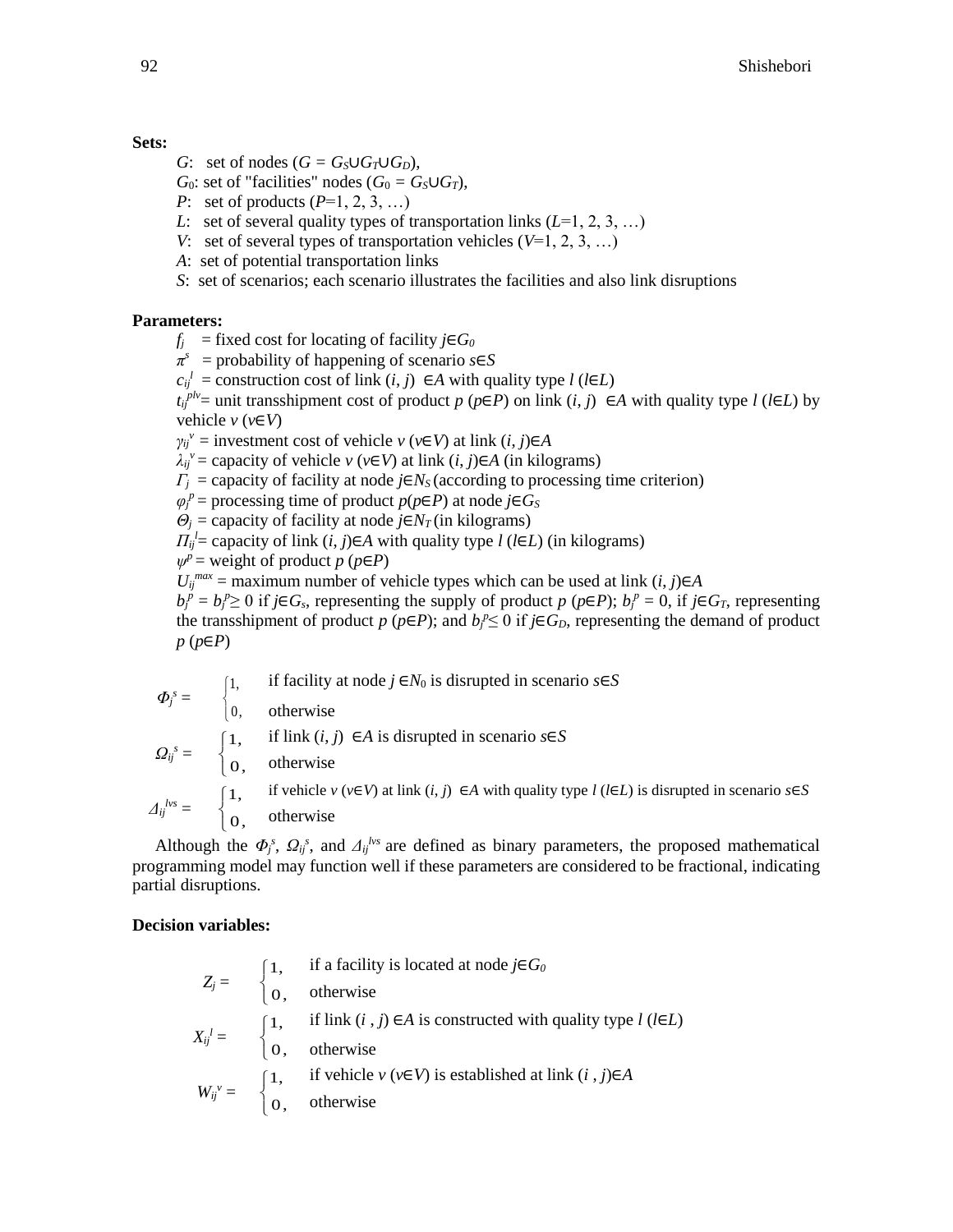*Y*<sub>ij</sub><sup>*plvs*</sup> = amount of flow of product *p* (*p*∈*P*) on link (*i* ,*j*) ∈*A* with quality type *l* (*l*∈*L*) by vehicle *v* (*v*∈*V*) in scenario *s*∈*S*

Therefore, we propose the following MIP model for the RMCLNDP:

$$
min \quad ETC = \sum_{j \in G_0} f_j Z_j + \sum_{(i,j) \in A} c_{ij}^l X_{ij}^l + \sum_{v \in V} \sum_{(i,j) \in A} \gamma_{ij}^v W_{ij}^v + \sum_{p \in P} \sum_{l \in L} \sum_{v \in V} \sum_{(i,j) \in A} t_{ij}^{plv} \sum_{s \in S} \pi_s Y_{ij}^{plvs}
$$
\n(1)

*s*.*t*.

$$
\sum_{l \in L} \sum_{v \in V} \sum_{(j,i) \in A} Y_{ji}^{phys} - \sum_{l \in L} \sum_{v \in V} \sum_{(i,j) \in A} Y_{ij}^{phys} \le b_j^p, \qquad \forall j \in G_s ; s \in S ; p \in P \qquad (2)
$$

$$
\sum_{l \in L} \sum_{v \in V} \sum_{(j,i) \in A} Y_{ji}^{phys} - \sum_{l \in L} \sum_{v \in V} \sum_{(i,j) \in A} Y_{ij}^{phys} = 0, \qquad \forall j \in G_T ; s \in S ; p \in P \quad (3)
$$

$$
\sum_{l\in L}\sum_{v\in V}\sum_{(j,i)\in A}Y_{ji}^{phys} - \sum_{l\in L}\sum_{v\in V}\sum_{(i,j)\in A}Y_{ij}^{phys} = b_j^p, \qquad \forall j\in G_D; s\in S; p\in P \qquad (4)
$$

$$
\sum_{p \in P} \sum_{l \in L} \sum_{v \in V} \sum_{(i,j) \in A} \varphi_j^p Y_{ij}^{p l v s} \le (1 - \Phi_j^s) \Gamma_j Z_j, \qquad \forall j \in G_s ; \qquad s \in S \tag{5}
$$

$$
\sum_{p \in P} \sum_{l \in L} \sum_{v \in V} \sum_{(i,j) \in A} \psi^P Y_{ij}^{p l v s} \le (1 - \Phi^s_j) \Theta_j Z_j, \qquad \forall j \in G_T ; \qquad s \in S \qquad (6)
$$

$$
\sum_{p \in P} \sum_{l \in L} \sum_{v \in V} \Theta_j Y_{ij}^{plv} \leq \left[ (1 - \Omega_{ij}^s) \prod_{ij}^l \sum_{l \in L} (X_{ij}^l + X_{ji}^l) \right], \qquad \forall (j, i) \in A ; \qquad s \in S
$$
 (7)

$$
\sum_{p \in P} \psi^{\,p} Y_{ij}^{\,plvs} \leq \left[ \left( 1 - \Delta_{ij}^{\,lvs} \right) W_{ij}^{\,v} \mathcal{X}_{ij}^{\,v} \right], \qquad \forall (i,j) \in A \; ; \; l \in L \; ; \; v \in V \; ; \; s \in S \qquad (8)
$$

$$
\sum_{i \in L} \left( X \right)_{ij}^{l} + X \left| \right|_{ji} \right) \le 1 \tag{9}
$$

$$
\sum_{v \in V} W_{ij}^{\nu} \le U_{ij}^{\max} , \qquad \qquad \forall (i,j) \in A
$$
 (10)

$$
W_{ij}^{\nu} \le \sum_{l \in L} \left( X_{ij}^{\ l} + X_{ji}^{\ l} \right), \qquad \forall (i,j) \in A \quad ; \quad \nu \in V \tag{11}
$$

$$
Z_j \in \{0,1\}, \qquad \forall j \in G_0 \tag{12}
$$

$$
W_{ij}^{\nu} \in \{0,1\}, \qquad \forall (i,j) \in A \quad ; \quad \nu \in V \tag{13}
$$

$$
X_{ij}^l \in \{0,1\} \qquad \qquad \forall (i,j) \in A \quad ; \quad l \in L \tag{14}
$$

$$
Y_{ij}^{phys} \ge 0 , \qquad \qquad \forall (i,j) \in A ; p \in P ; l \in L ; v \in V ; s \in S . \tag{15}
$$

The objective function (1) minimizes the expected total costs (ETC), involving fixed location costs, link construction costs, vehicle establishment costs, and also the expected transshipment costs for all possible scenarios with respect to their probabilities. Constraints (2)–(4) are known as the flow conservation constraints. Constraints (2) emphasize that, for supply nodes, the flow out should be less than or equal to the supply. Also, constraints (3) enforce that the flow in should be to equal the flow out for transshipment nodes. Sequentially, for demand nodes, constraints (4) ensure that the flow in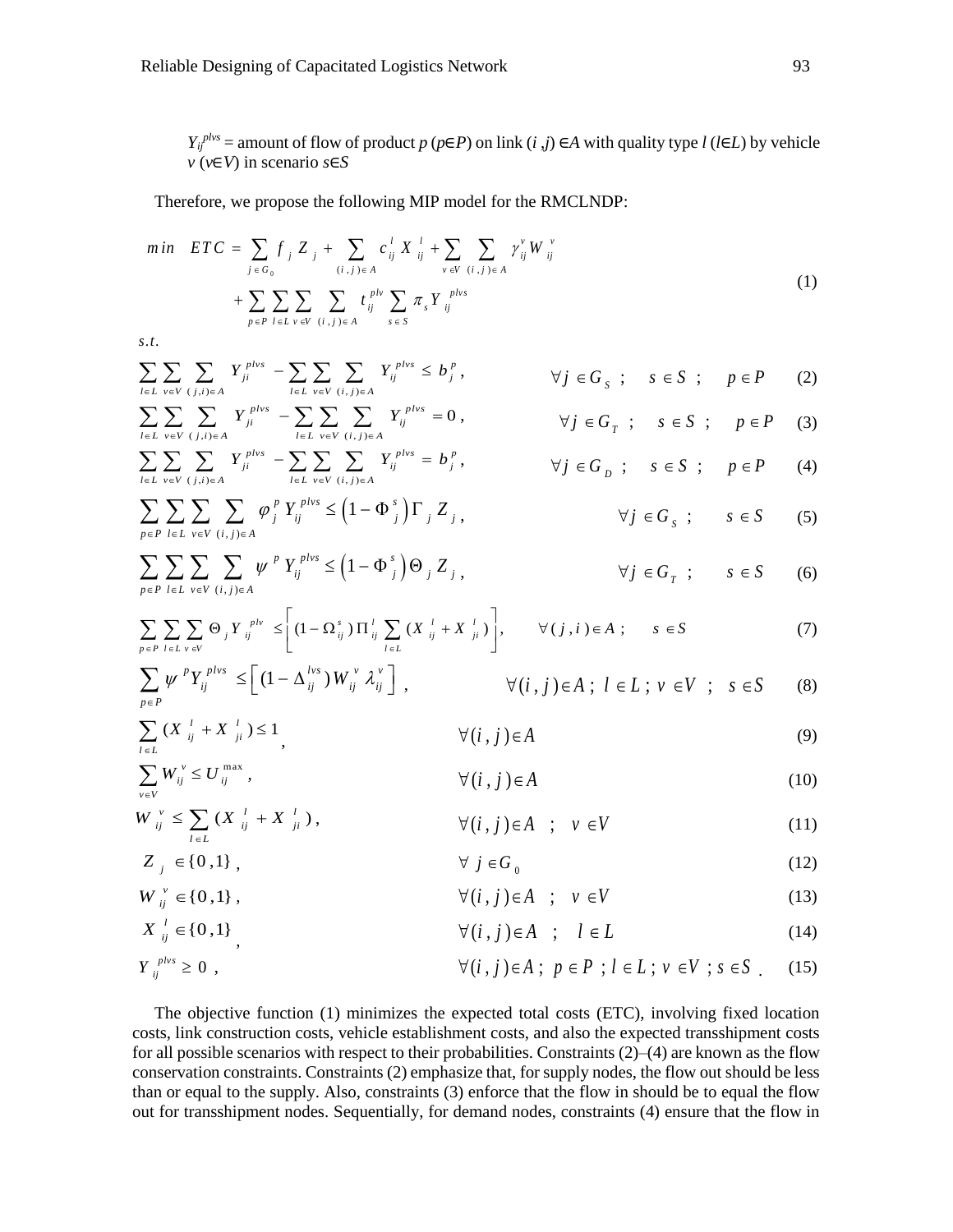will be to equal the demand. It is noted that each of supplier, DCs and demand nodes can be applied as transshipment nodes, i.e., the demands can be imported and exported from each of the supplier, DCs and demand nodes. Constraints (5) ensure that the summation of processing time of products, produced by supply node  $j \in G_S$ , cannot exceed its total processing time capacity  $\Gamma_i$  when it is opened (i.e.  $Z_j$ =1) and is fully functional in scenario  $s \in S$ , and prevent any flow when it is closed or disrupted. Also, constraints (6) guarantee that the summation of weights of the flow of products, transported by DC *j*∈*G*<sub>*T*</sub>, does not exceed its capacity *Θ*<sub>*j*</sub> when it is opened (i.e. *Z<sub>i</sub>*=1) and is totally functional in scenario  $s \in S$ , and prevent any flow when it is disrupted or closed. Moreover, constraints (7) emphasize that the total flow through the link  $(i, j) \in A$  does not exceed its capacity  $\Pi_{ij}^l$  when it is constructed (i.e.,  $X_i^l + X_i^l = 1$ ) and is fully functional in scenario  $s \in S$ , and prevent any flow when it is disrupted or closed. Constraints (8) guarantee that the summation of weights of the flow, transshipped by vehicle *v* through the link  $(i, j) \in A$  with type *l*, does not exceed its capacity  $\lambda_{ij}$ <sup>*v*</sup> when it is established (i.e.,  $W_{ij}^{\nu}=1$ ) and is totally functional in scenario *s*  $\in$ *S*, and prevent any flow when it is closed or disrupted. Constraints (9) prevent links from being opened in both directions with several quality types at once. Constraints (10) limit the maximum number of vehicle type that can be applied through the link (*i* ,*j*) ∈ *A*. Constraints (11) guarantee that the vehicle establishing at link (*i* ,*j*) ∈ *A* can be happed when the link, with at least one of the quality type, is opened. Constraints (12)-(14) declare the binary variables and finally, constraints (15) guarantee that the variable  $Y_i^{phys}$  will be non-negative.

Now, knowing that the RMCLNDP can be reformulated as an extended version of the *p*-LNDP, which is itself NP-hard, proposition 1 presents that RMCLNDP is NP-hard,.

#### **Proposition 1.** The RMCLNDP is NP-Hard.

**Proof.** In the *p*-LNDP, introduced by Peng et al. (2011) [43], let *p*, the desired robustness level, be equal to infinity; therefore, the *p*-robust constraint in the *p*-LNDP is inactive. Moreover, let  $p_s = 1$  for the nominal scenario  $s=0$  and  $p_s = 0 \quad \forall s \in S \setminus \{0\}$ . Also, assume that the disruption scenarios do not include any link disruptions and all of the links are uncapacitated. Moreover, assume that there is just only one kind of product which is produced and transshipped, there is only one quality type link can be opened, and there is only one type of vehicle that can be used in the links. Then, RMCLNDP reduces to *p*-LNDP, which is NP-hard Peng et al. (2011) [43]. Therefore, RMCLNDP is NP-hard. □

# **4. Solution Procedure**

Since the RMCLNDP is categorized as an NP-hard combinatorial optimization problem, even solving the medium-size test instances can be very hard with conventional methods. This practically intensifies specially when the number of scenarios considerably. In this section, we propose two solution methods. At first, the classical sample average approximation (SAA) method, is customized to solve the RMCLNDP. Then, our proposed HHBSAA algorithm is presented. In order to improve the solution quality and efficiency, the hybrid HHBSAA algorithm integrates a heuristic strategy inspired by LP-relaxation with the classical SAA method.

#### **4.1. Sample Average Approximation (SAA)**

One of the most efficient solution approaches to solve large size stochastic optimization problems is SAA method Ahmed and Shapiro (2002) [2], Kleywegt et al. (2002) [32], Schutz et al. (2009) [46], Aydin and Murat (2013) [4]. In a general view, the SAA method solves a sample of scenarios of the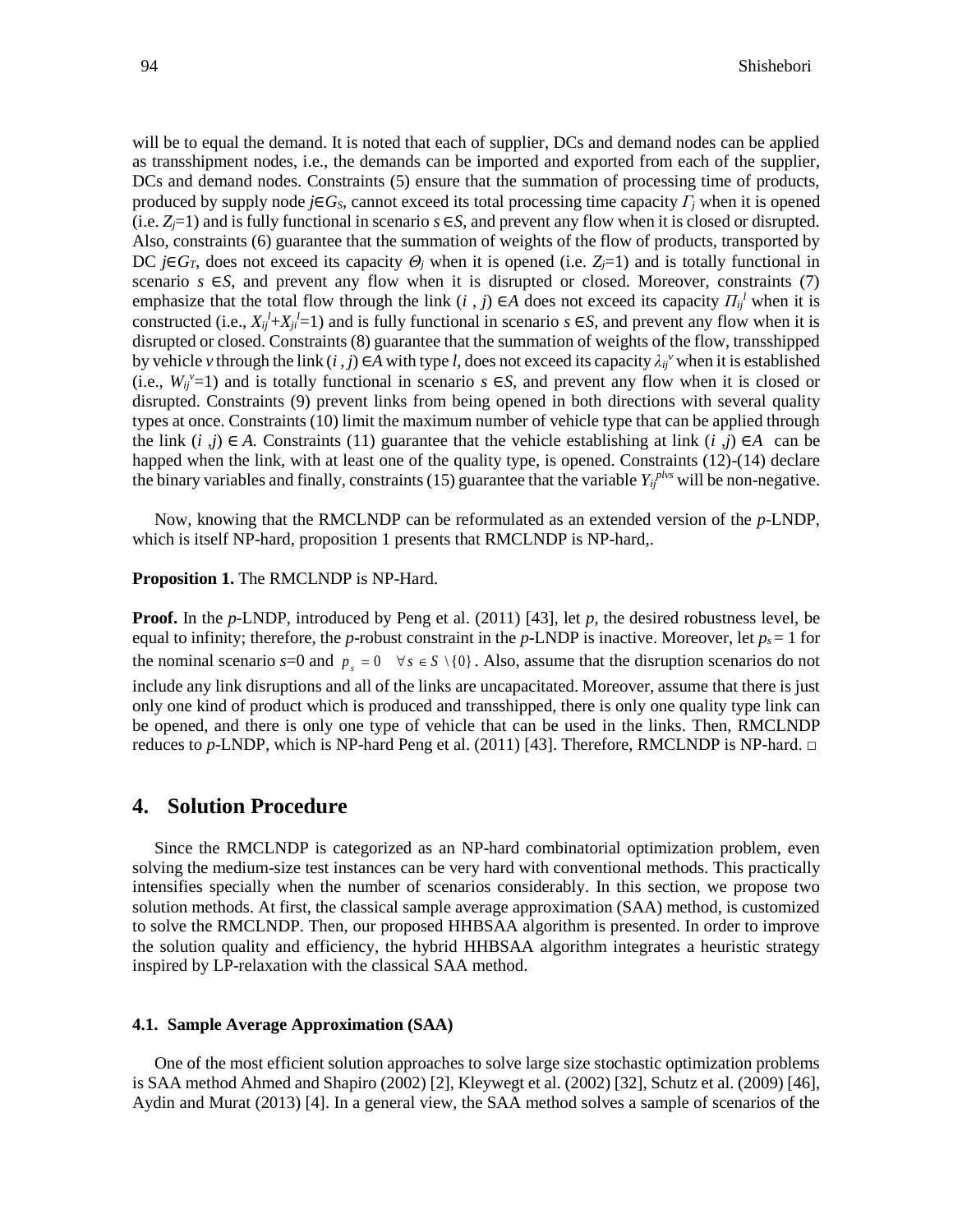problem and accordingly, it approximates the objective function value of the stochastic program. Accordingly, the final solution is the best performing sample solution. In the following, the efficiency of the proposed hybrid procedure with that of SAA is considered and evaluated. The steps of the SAA method to solve the RMCLNDP are as follows.

#### **SAA method for RMCLNDP:**

**Initialize:** Generate *M* independent random samples  $(m = 1, 2, \ldots, M)$  with the scenario sets  $N<sup>m</sup>$ , where  $|N^m|=N$ . Each sample *m* consists of *N* conceptions of independently and identically distributed random scenarios. Besides, a reference sample which is large enough is selected; e.g.,  $|N'| \gg N$ .

**Step 1:** For each sample *m*, solve the following optimization problem and save the sample optimal objective function value  $\xi^m$  and the sample optimal solution  $Z^m = \{Z^m_j\}_{\forall j \in G_0}$ :

*SAA- RMCLNDP* (*m*):

$$
min \quad ETC = \sum_{j \in G_0} f_j Z_j^m + \sum_{(i,j) \in A} c_{ij}^l X_{ij}^{lm} + \sum_{v \in V} \sum_{(i,j) \in A} \gamma_{ij}^v W_{ij}^{vm} + \sum_{p \in P} \sum_{l \in L} \sum_{v \in V} \sum_{(i,j) \in A} t_{ij}^{plv} \sum_{s \in N_m} \frac{1}{|N_m|} Y_{ij}^{plvsm}
$$
\n(16)

*s*.*t*.

$$
\sum_{l \in L} \sum_{v \in V} \sum_{(j,i) \in A} Y_{ji}^{plvsm} - \sum_{l \in L} \sum_{v \in V} \sum_{(j,i) \in A} Y_{ij}^{plvsm} \le b_j^p, \qquad \forall j \in G_s ; \quad sm \in N_m ; \quad p \in P \quad (17)
$$

$$
\sum_{l\in L}\sum_{v\in V}\sum_{(j,i)\in A}Y_{ji}^{physm} - \sum_{l\in L}\sum_{v\in V}\sum_{(j,i)\in A}Y_{ij}^{physm} = 0, \quad \forall j\in G_T ; \quad sm\in N_m ; \quad p\in P
$$
\n(18)

$$
\sum_{l\in L}\sum_{v\in V}\sum_{(j,i)\in A}Y_{ji}^{physm} - \sum_{l\in L}\sum_{v\in V}\sum_{(j,i)\in A}Y_{ij}^{physm} = b_j^p, \qquad \forall j\in G_D; \qquad sm\in N_m; \qquad p\in P
$$
 (19)

$$
\sum_{p \in P} \sum_{l \in L} \sum_{v \in V} \sum_{(i,j) \in A} \varphi_j^p Y_{ij}^{plvsm} \le \left(1 - \Phi_j^{sm}\right) \Gamma_j Z_j^m, \quad \forall j \in G_S ; \qquad sm \in N_m \tag{20}
$$

$$
\sum_{p \in P} \sum_{l \in L} \sum_{v \in V} \sum_{(i,j) \in A} \psi^P Y_{ij}^{plvsm} \le (1 - \Phi_{j}^{sm}) \Theta_j Z_j^m , \quad \forall j \in G_T ; \qquad sm \in N_m
$$
 (21)

*plv sm j ij*  $p \in P$   $l \in L$   $v \in V$   $(i, j) \in A$ *Y* E*r i* el vevillis  $\sum\, \sum\, \sum\, \sum\, \sum\, \Theta \, _{j}Y \, _{ij}^{\quad \ \ \, plvsm} \,\, \leq$ 

$$
\left[ (1 - \Omega_{ij}^{sm}) \Pi_{ij}^l \sum_{l \in L} (X_{ij}^{lm} + X_{ji}^{lm}) \right],
$$
\n
$$
= 0 \text{ when } \Gamma_{ij} = \sum_{l \in L} (X_{ij}^{lm} + X_{ji}^{lm})
$$
\n
$$
\forall (j, i) \in A; \qquad sm \in N_m
$$
\n
$$
(22)
$$

$$
\sum_{p \in P} \Theta^p Y_{ij}^{plvsm} \le \left[ \left( 1 - \Delta_{ij}^{lvs} \right) W_{ij}^{vm} \lambda_{ij}^v \right], \qquad \forall (i, j) \in A; \ l \in L; \ v \in V; \ sm \in N_m \tag{23}
$$

$$
\sum_{i \in L} \left( X_{ij}^{lm} + X_{ji}^{lm} \right) \le 1, \qquad \forall (i,j) \in A
$$
\n(24)

$$
\sum_{v \in V} W_{ij}^{vm} \le U_{ij}^{\max}, \qquad \forall (i,j) \in A
$$
\n
$$
(25)
$$

$$
W_{ij}^{vm} \le \sum_{l \in L} (X_{ij}^{lm} + X_{ji}^{lm}), \qquad \qquad \forall (i,j) \in A \; ; \; v \in V \tag{26}
$$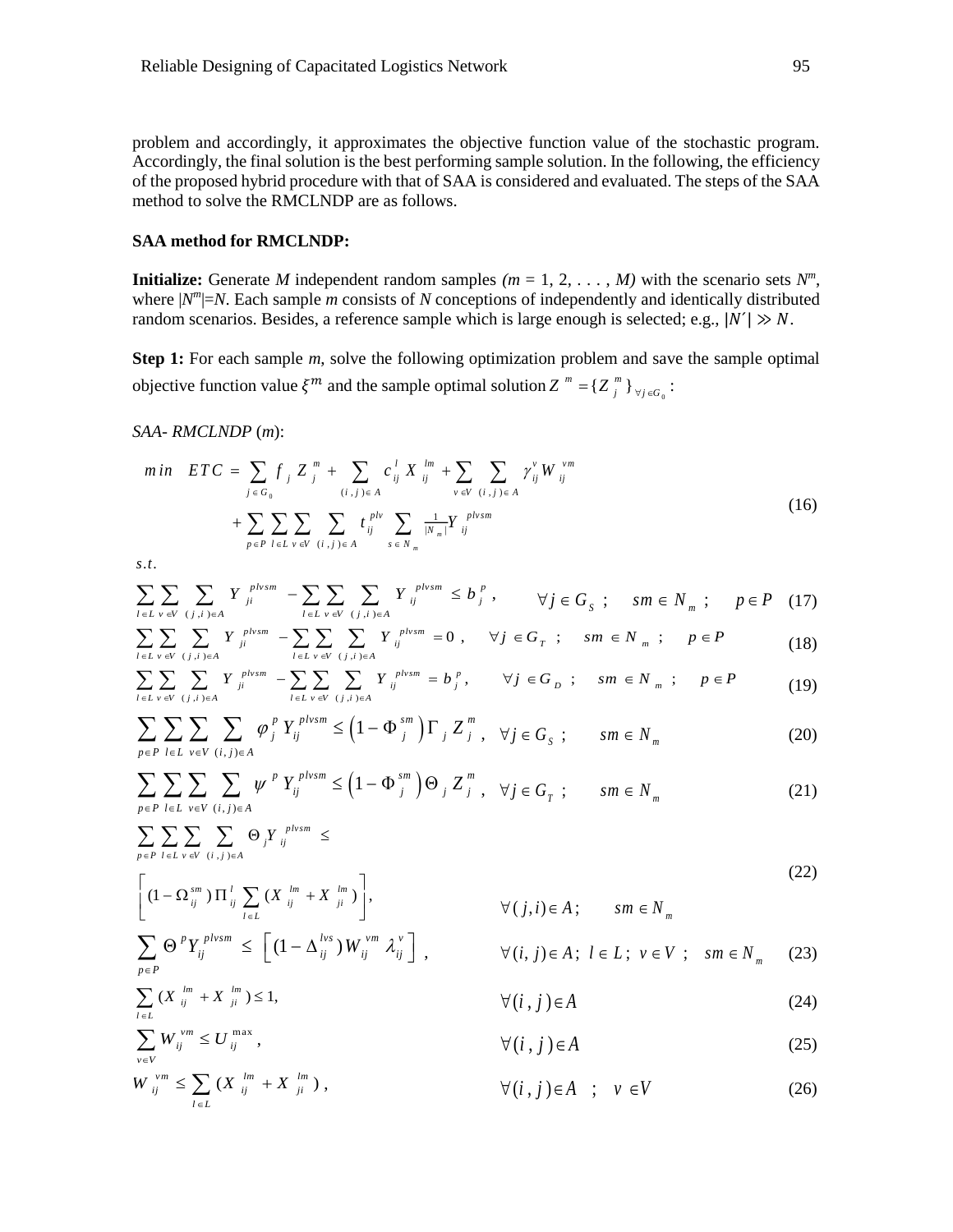$$
Z_j^m \in \{0,1\}, \qquad \forall j \in G_0 \tag{27}
$$

$$
W_{ij}^{\nu m} \in \{0,1\}, \qquad \forall (i,j) \in A \quad ; \quad \nu \in V \tag{28}
$$

$$
X_{ij}^{lm} \in \{0,1\}, \qquad \qquad \forall (i,j) \in A \quad ; \quad l \in L \tag{29}
$$

$$
Y_{ij}^{plvsm} \ge 0 , \qquad \forall (i, j) \in A; \ p \in P; l \in L; \ v \in V; sm \in N_m. (30)
$$

**Step 2:** Calculate the average  $\bar{\xi}^M$  of the sample optimal objective function values obtained in step 1 as follows:

$$
\overline{\xi}^M = \frac{1}{M} \sum_{m=1}^M \xi^m \tag{31}
$$

**Step 3:** Estimate the true objective function value  $\hat{\xi}^m$  of the original problem to each sample's optimal solution. Solve the following optimization problem for each sample using the optimal first stage decisions *Z m* from Step 1:

$$
v^{m} = m \, in \quad \sum_{j \in G_{0}} f_{j} Z_{j}^{m} + \sum_{(i,j) \in A} c_{ij}^{l} X_{ij}^{lm} + \sum_{v \in V} \sum_{(i,j) \in A} \gamma_{ij}^{v} W_{ij}^{vm} + \sum_{v \in V} \sum_{(i,j) \in A} \sum_{v \in V} \sum_{i \in I, v \in V} t_{ij}^{pl} \sum_{s \in N'} \frac{1}{|N|} Y_{ij}^{plvsm}
$$
\n(32)

subject to constraints (16) to (30), and using  $N_m \equiv N'$ .

**Step 4:** Select the solution  $Z^m$  with the best  $\hat{\xi}^m$ ; i.e.,  $Z^{SAA} = \arg \min_{m=1,\dots,M} \hat{\xi}^m$ , as the solution and  $\xi^{SAA} = \min_{m=1,...,M} \hat{\xi}^m$ , as the solution value of SAA.

The optimal objective function value of the original problem RMCLNDP is denoted by  $\xi^*$ . Moreover,  $\bar{\xi}^M$  illustrates an unbiased estimator of  $Exp[\xi]$ , which is the expected optimal objective function value of sample problems. Since  $Exp[\xi] \leq \xi^*, \overline{\xi}^M$  can be known as a statistical lower bound on the  $\xi^*$ ; see Ahmed and Shapiro (2002) [2]. While  $\bar{\xi}^M$  cannot always be a lower bound on the  $\xi^*$ , it is beneficial to evaluate the quality of the solution value of SAA  $\xi^{SAA}$ . The reference set N' is applied to estimate the objective function value of the sample problem solutions in the original problem RMCLNDP.

#### **4.2. Hybrid Heuristic Based SAA (HHBSAA) Algorithm**

The proposed algorithm, as an efficient approach, is a hybridization of the SAA, the LP relaxation, and a two stage decomposing heuristic. The stimulation for this hybridization arises from the last stage of the SAA method (Step 4) in which the best performing solution is selected and the rest is abandoned. However, this abandoning of (*M*–1) sample solutions can lead to both a loss of precious sample knowledge and a loss of time spent in solving each sample's solution. We consider combining the implementation of the classical SAA procedure and the LP-relaxation in the context of the proposed heuristic and use all of the obtained information of the sample solutions together. This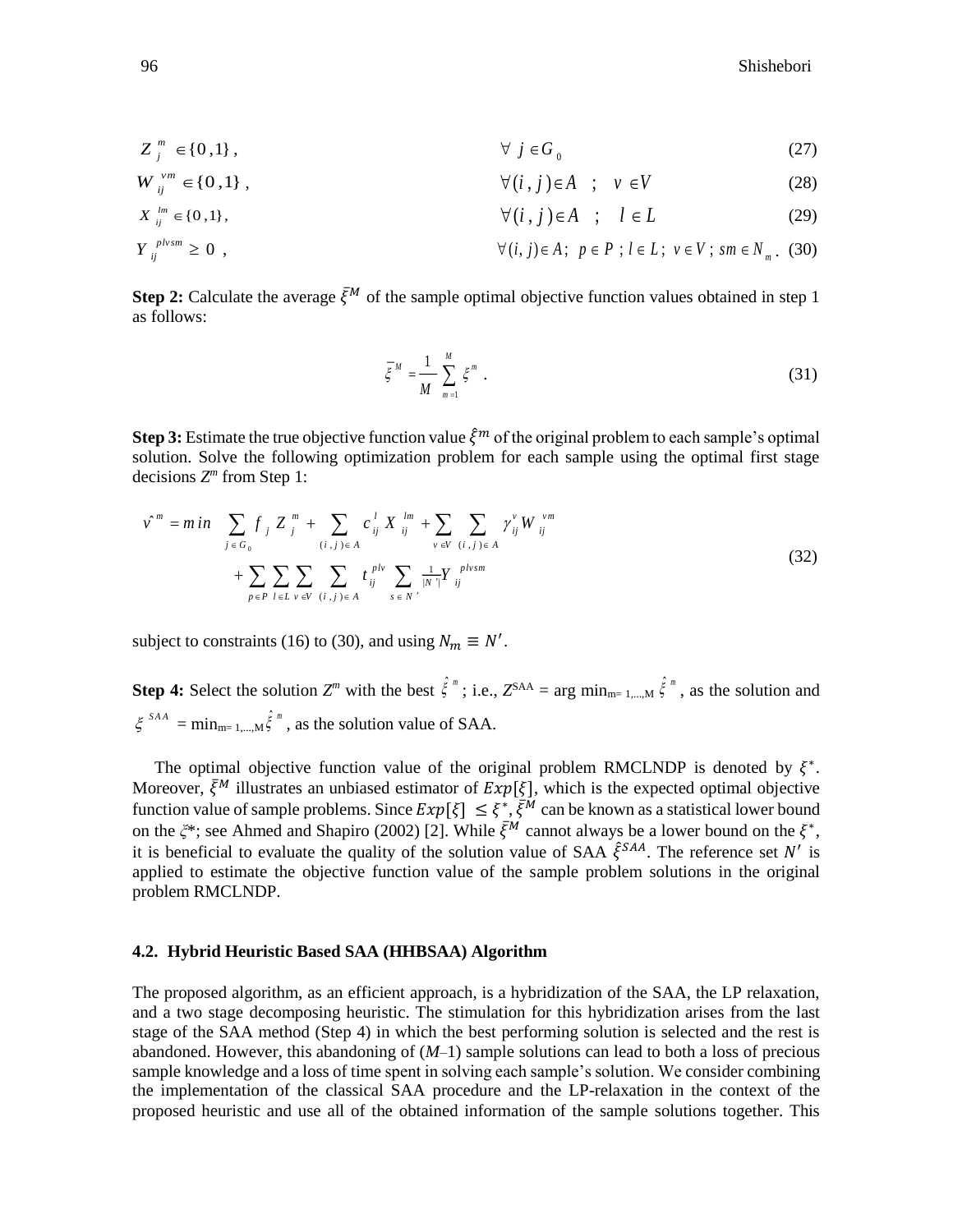combined approach is worked as follows. At first, the SAA method is applied such that for each *m*, the LP-relaxation of the *SAA-RMCLNDP* (*m*) is solved and the vector  $Z<sup>m</sup>$  is obtained. The elements of the vector *Z m* are not necessarily binary, because we solved the LP-relaxation of the *SAA-RMCLNDP*. Therefore, we have *M* vector *Z*. A new vector Z is established regarding the *M* vector Z such that the sum of all elements in one column are calculated and then, the non-zero elements in the summation of the *M* vector *Z* (called  $Z^{\text{sum}}$ ) are changed to 1 at the new vector *Z* ( $Z^{\text{new}}$ ). Here, we explain this technique with an illustrative example. Assume that  $M=7$  and  $|G_0|=10$ , that is, the vector *Z* has 10 elements. By executing the SAA, 7 vectors  $Z^m$  are obtained as shown in Fig. 1.



The  $Z^{\text{new}}$  is obtained by combining the obtained information due to all the vectors  $Z^{\text{max}}$  together, as presented in Fig. 2.

At the following, Z<sup>new</sup> is used as an input data (initial solution) in stage 2 of the algorithm (stage 2: Setting and solving using Fig. 3). In fact, the overall logic of the algorithm is organized such that the original problem is disintegrated into two sub-problems. At the first stage of the first sub-problem, the LP-relaxation of the *SAA-RMCLNDP* is solved and  $Z^{new}$  is obtained. Then,  $Z^{new}$  is set as the input data matrix to the second stage and the main model (RMCLNDP) is solved by applying the input data matrix. Accordingly, the complexity of the model of RMCLNDP is reduced by fixing of some integer variables (i.e., vector Z). It is mentioned that HHBSAA solves the sample problems to optimality. However, since the samples are not related to all members of the scenario set, these optimal solutions are sub-optimal for the original problem, unless the reference sample set is equal to all of the scenarios (i.e.,  $N' \equiv S$ ). The main steps of HHBSAA algorithm are presented in Fig. 2.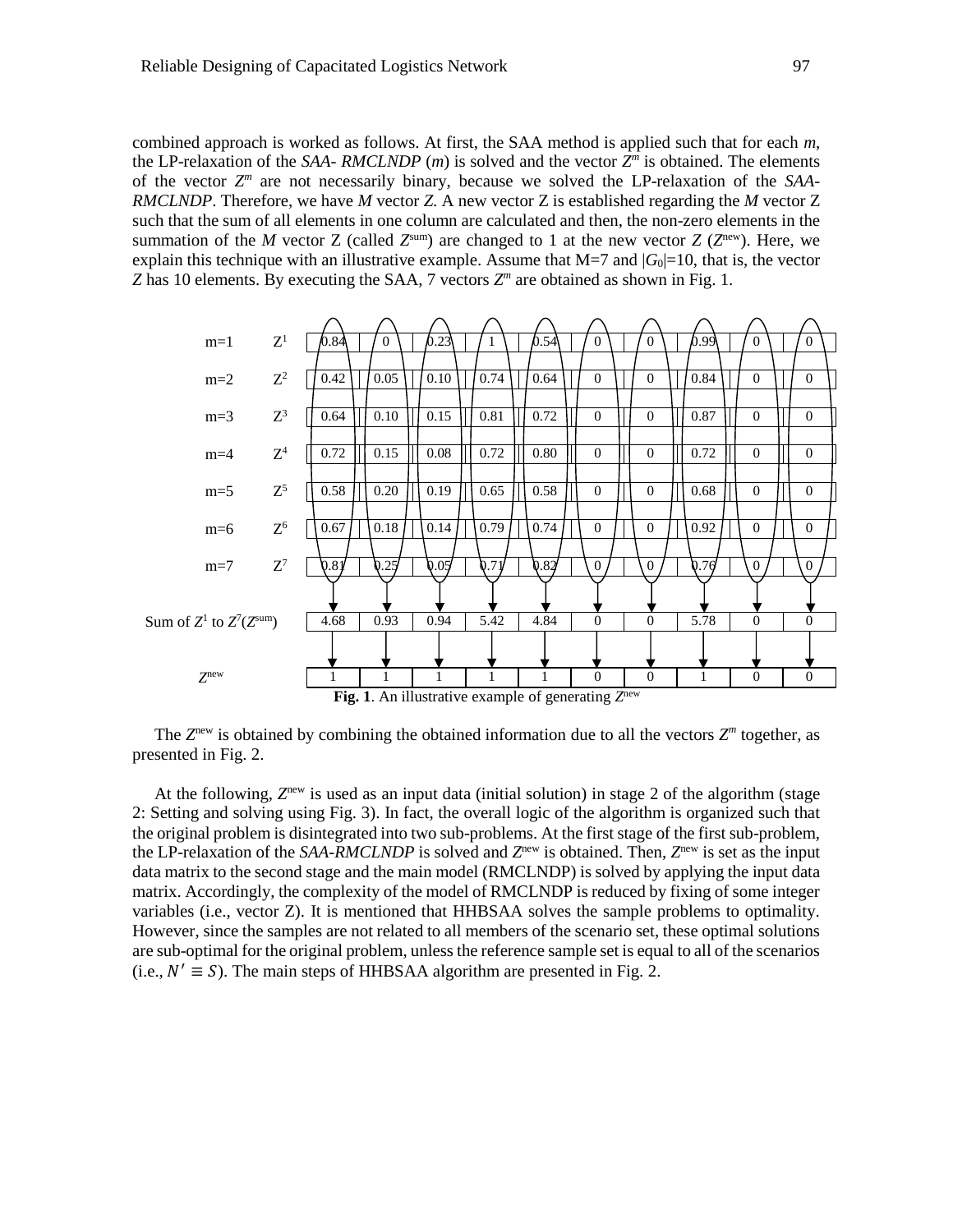

**Figure. 2.** The main procedure of the HHBSAA algorithm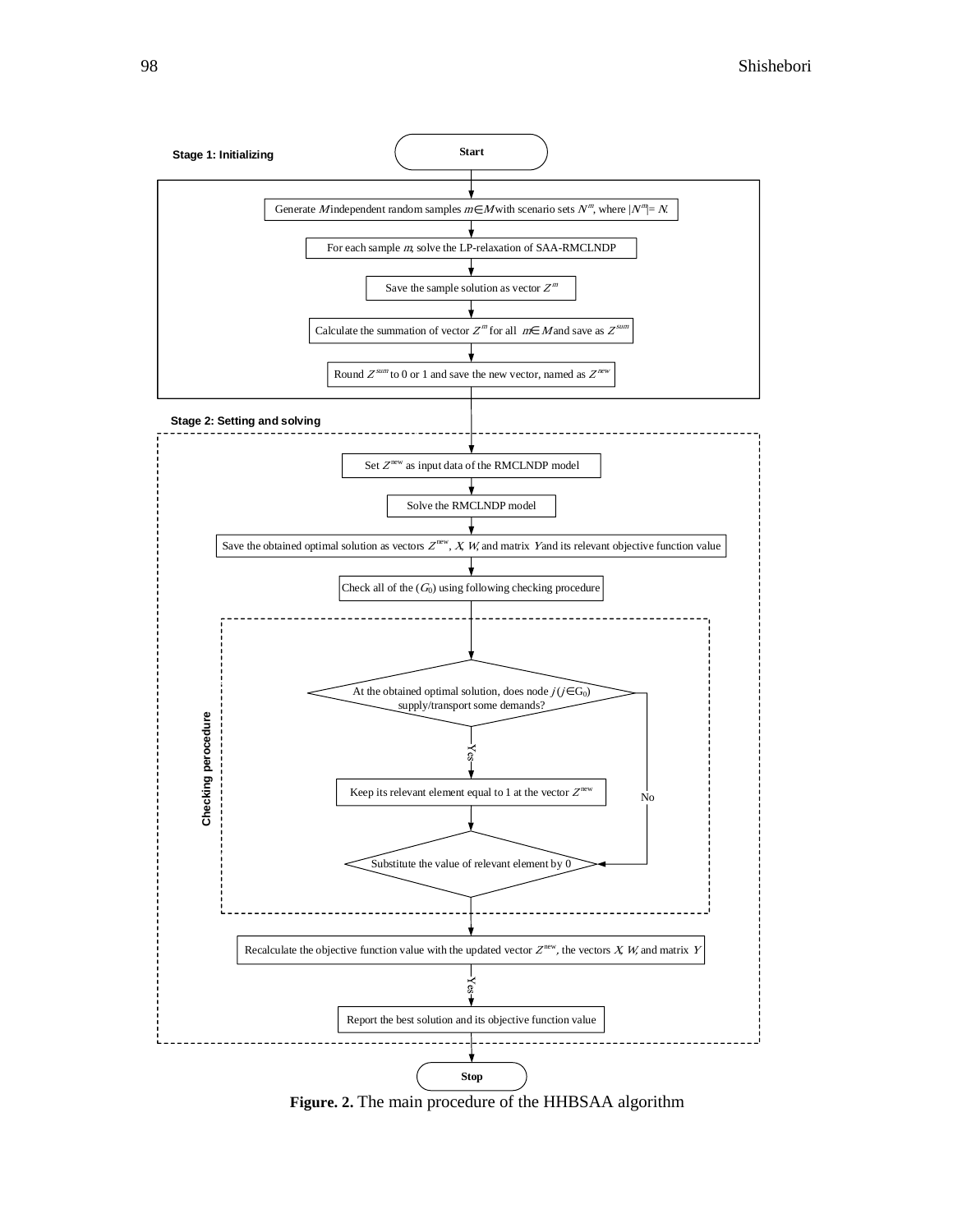### **5. Results and Discussions**

Numerous test data are generated and solved by the CPLEX 12.1 solver in the software package GAMS 23.5.1. Then, the proposed algorithms were coded in MATLAB R2011a. All computations are carried on a PC with Windows 7 professional, with 2.67 GHz dual core processor and 4 GB of RAM. Also, the CPU solution time was limited to 3600 seconds for CPLEX solver and the proposed heuristic algorithms.

#### **5.1. Design of Experiments**

In order to demonstrate the efficiency of the proposed heuristic algorithms, several test problems were solved with different sizes of *M* and *N*. The procedure for the random test problems generation is similar to that described in the literature (Peng et al., 2011) [43]. In more details, random test problems with different sizes were generated. The numbers of supply nodes, transshipment nodes and demand nodes were fixed to 2, 3, and 4 respectively. Also, the number of scenarios at *S* is set 300. The edge density was chosen from 25%, 35% and 55%. At the beginning, the number of supplier, DCs and demand nodes was selected and accordingly the constructed transshipment links among nodes were specified by the edge density regarding the predetermined probability. The links between the ''emergency'' facility and the demand nodes were opened with probability 1.

The fixed costs  $f_i$  of suppliers and of DCs were generated uniformly from [25000, 30000] and [5000, 10000], respectively. Also, the unit transshipment costs  $t_{ij}^{plv}$  were drawn uniformly from [1, 500]. The per-unit transshipment cost from the emergency facility to each demand node was named unmet-demand penalty and set to 1400. At each demand node, the parameter  $b_f^p$  is a negative number and illustrates the demand of product *p*. This was also generated uniformly from [–110 , –50]. At each supply node, the supply  $b_j^p$  was specified as follows. To provide a warranty for the feasibility of the model regarding most of the data sets, at first, the average necessary supply of product  $p, \bar{s}$ , was calculated by

$$
\overline{s}^p = \frac{|G_p|}{|G_s|} \cdot \overline{d}^p,
$$
\n(33)

where  $d^p$  is the average demand of product p, which is set to 50, 60, and 70, respectively, in this case. Each  $b_j^p$  was then generated uniformly from  $\left[1 \overline{s}^p, 3 \overline{s}^p\right]$ .

The capacity of a supply node *j*, *Γj*, is drawn uniformly from [1000, 2000], as minutes (according to the processing time criterion). Moreover, the capacity of each DC is specified equivalently by first calculating

$$
\overline{c} = \frac{\sum_{p \in P} \sum_{j \in G_D} \Psi^p d_j^p}{|G_T|},
$$
\n(34)

and then,  $\Theta_j$  is drawn uniformly from  $\left[1\overline{c}, 3\overline{c}\right]$ . The capacity of the emergency facility was obviously set to infinity. The disruption scenarios were randomly generated, such that each facility was possibly disrupted with probability *q*∈{0.01, 0.03, 0.05, 0.1, 0.15}, where *q* gives the set of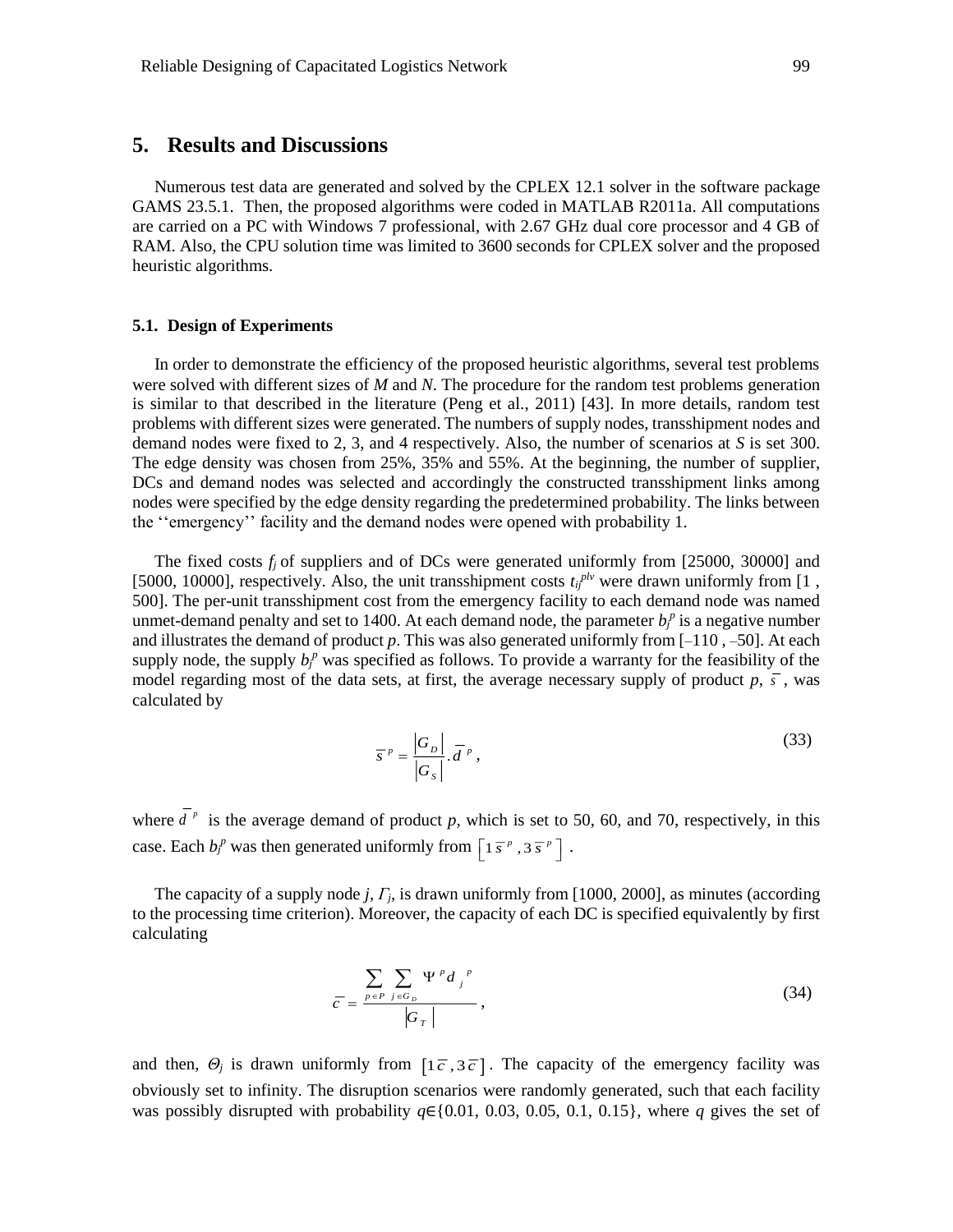probabilies of facility disruptions. Several probabilities were intentionally chosen in order to present the effect of disruptions and the efficiency of the model, as disruption being an important factor. If duplicate scenarios were generated by this process, then the duplicates were withdrawn and the procedure was repeated till the |*S*| unique scenarios were obtained.

#### **5.2. Performance of Algorithm**

Here, the efficiencies of SAA, and the proposed HHBSAA are compared. The efficiency of the proposed HHBSAA is analyzed the exact method and the SAA method over several sample sizes (*N*) and number of samples (*M*). For the SAA method, the test instances with  $M = \{5, 10, 20\}$  and  $N = \{5, 10, 20\}$ 10, 20, 30} were experimented. On the other hand, all HHBSAA sample tests were set to *M* =5 with varying sample sizes from *N*={5, 10, 15}. The results were reported according to 10 replications (i.e., 10 random sample instances for each combination of sample size and number of samples were generated) and solved with both SAA and HHBSAA. For *q*∈{0.01, 0.03, 0.05, 0.1, 0.15}, the comparison of the results of the two proposed algorithms is reported in Table 2. Both the results of best solution and various statistics of 10 replications are reported for each failure probability of failure.

The best solution obtained by each method throughout all replications was demonstrated as the  $L_{best}$  column. For the test problem with  $q=0.03$ , the SAA's solution locates facilities  $L_{best} = \{1, 3, 4,$ 10} with *M*=20 and *N*=30, while the HHBSAA (for all sample sizes) and the exact solution method locate facilities *L*best ={1, 2, 3, 4, 5, 10}. The "*ξ*best" column illustrates the best obtained objective function value for the SAA, HHBSAA, and the exact method (i.e., *ξ*<sup>SAA</sup>, *ξ*<sup>HHBSAA</sup>and *ξ*<sup>\*</sup>). The *ξ*<sup>min</sup> and  $\xi^{M}$  columns are the minimum and average value of the sample optimal objective functions, respectively for the sample set related to the replication with the best objective. Here, two optimality gap measures are presented. Since the first gap  $(GAP_1)$  according to the assumption is that  $\xi^M$  is a statistical lower bound on *ξ* \* , this gap is only suitable for SAA. It is defined as

$$
GAP_1 = \frac{\xi^{SAA} - \overline{\xi}^M}{\overline{\xi}^M} \times 100\% \tag{35}
$$

Another kind of optimality gap (*GAP*2) can be defined as

$$
GAP_2 = \frac{\xi^{SAA} - \xi^*}{\xi^*} \times 100\% \tag{36}
$$

Note that *GAP*<sup>2</sup> is suitable for both the SAA and the HHBSAA algorithms. Table 2 shows that once the scale of the test instance increases, the SAA's objective function is not constantly decreasing, whereas the CPU time is exponentially increasing. Correspondingly, increasing the sample size can lead to increase in the HHBSAA's CPU time; however the rate of the increase is less than that of the SAA. This is referred to the reduced number of HHBSAA iterations and increased efficiency of the algorithm. Anyhow, when the scale of the test instance for HHBSAA is increased beyond *N*=20, the CPU time starts to increase exponentially (it is like that of SAA). As the results in Table 1 demonstrate, the SAA algorithm cannot even find a feasible solution when *q* increases (q>0.03), while the HHBSAA algorithm can find suitable feasible solutions with reasonable optimal gaps at the reasonable times.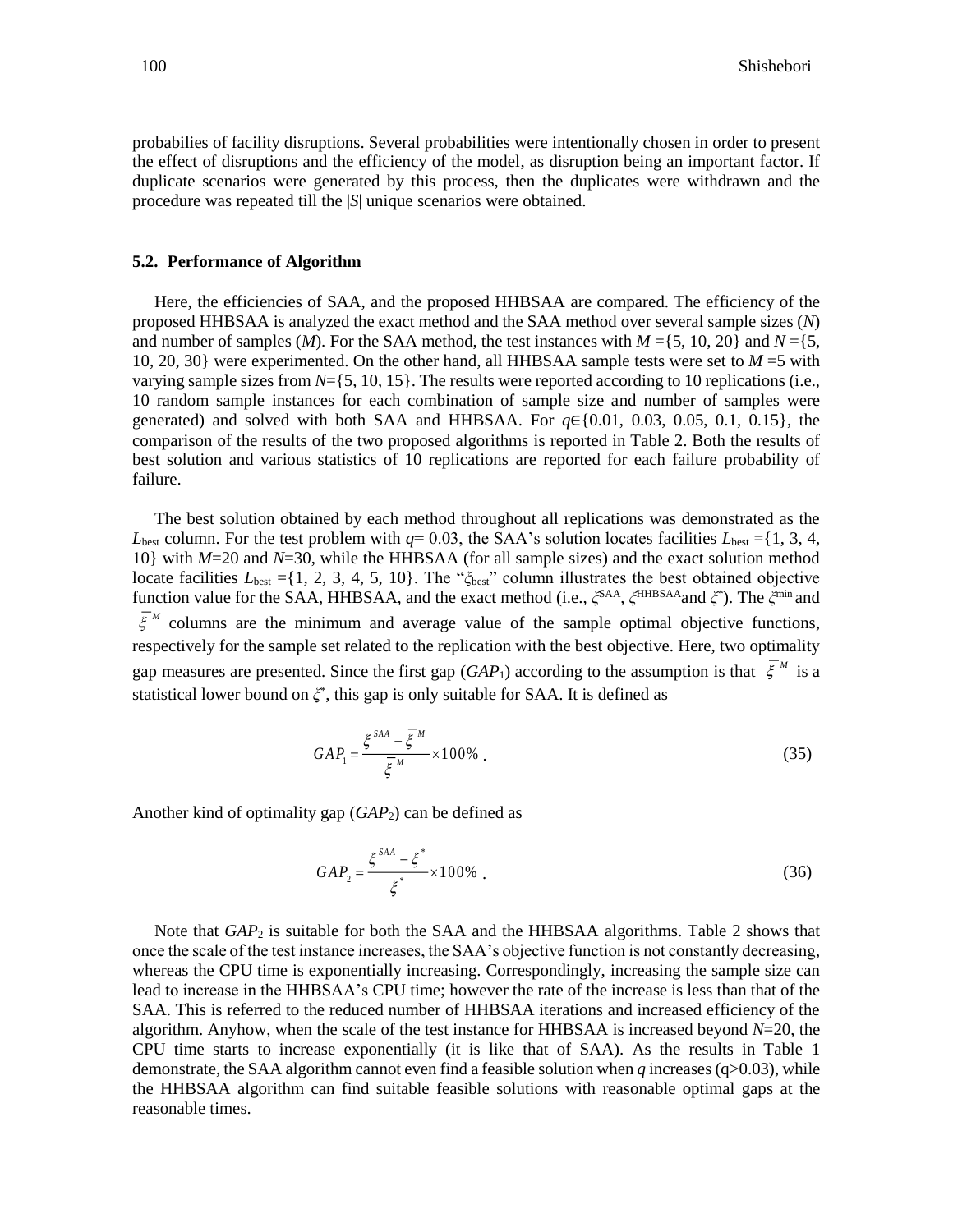In Table 1, with  $q=0.01$ , it can be concluded that the SAA method finds some feasible solutions when the value of *M* and *N* increase to more than 10 and 20 respectively, while the HHBSAA's solution is optimal even for the  $(M, N) = \{(5,5)\}\.$  Since the effect of sampling is not significant with this probability of failure ( $q=0.01$ ), the RMCLNDP is comparably easy to solve. With  $q=\{0.03, 0.05\}$ , the HHBSAA's average  $GAP<sub>2</sub>$  is 0% with an average CPU time of 1113.5s and 1696.78s, respectively. In comparison, the SAA's average *GAP*2 is 10.42% and 5.10% with CPU time of 7131.66s and 10413.90s, respectively. Across all replications, SAA cannot find even any feasible solution (except for  $q=0.03$ ,  $M=20$ ,  $N=30$ ) when the *M* and the *N* increase considerably, while HHBSAA can find the optimum solution for test instances  $(M,N) = \{(5,5), (5,10)\}\$  within much less CPU times.

Also, for *q*={0.05, 0.1, 0.15}, Table 1 shows that SAA cannot find even any feasible solution, whereas HHBSAA finds the optimal solution in all of the test instances. With  $q=0.1$  and in 4304.62s CPU time on the average, HHBSAA converged to the optimal solution with an optimality gap  $(GAP<sub>2</sub>)$ of 8.54%. The SAA's average CPU time is 12037.51s without any feasible solution for all instances. With  $q=0.15$  and in 5668.97s CPU time on the average, the HHBSAA converged to the optimum solution with an optimality gap 18.22%. The SAA's average CPU time is 14325.59s without any feasible solution for all the instances. The obtained results present that HHBSAA can find some feasible (and of course better quality) solutions in much less times than SAA.

Fig. 3, presents the impact of facility's failure probability on the efficiency of HHBSAA with *N*=5, 10, and 20 in comparison with those of SAA with *N*=5, 10, 20, and 30 scenarios. It is remaindered that the CPU time performance of HHBSAA with *N*=5, 10, and 20 is comparable to that of SAA with *N*=20 and significantly better than *N*=30. Hence, in comparison with SAA, HHBSAA not only find some feasible solutions, but also can improve the solution quality using an equivalent computational attempt. Moreover, the computing time needed for obtaining the same solution is much less with HHBSAA than SAA.

Fig. 4 demonstrates the impact of facility failure probability (*q*) on the average solution quality (GAP2) of HHBSAA with *N*=5, 10, and 20 in comparison with those of SAA with *N*=5, 10, 20, and 30 scenarios. It is obviously concluded that HHBSAA is evermore outperforming SAA according to feasibility and quality of the obtained solution. It is noted that the values of "*Gap2*" are not seen in Fig.4, because these values are more than 100, and thus are not presented in Fig. 4.

### **6. Conclusions and Directions for Further Research**

In this study, the reliable capacitated logistic network design problem was investigated with a multi-configuration structure (RMCLNDP) in the presence of several system disruptions. Multiconfiguration structure includes multi-product, multi-vehicle, and multi-type link structure. Moreover, system disruptions include facility and transshipment link disruptions. The problem was formulated as a MILP model. It was proved that the proposed was an NP-hard problem. We also proposed an efficient hybrid heuristic algorithm. The proposed algorithm hybridization of SAA, the LP relaxation, and a two stage decomposing heuristic. The results of a detailed comprehensive computational analysis illustrated that the proposed algorithm substantially outperformed the integer programming approach in terms of both finding and verifying the efficient optimal (or near optimal) solutions at a reasonable processing times. Some directions for future research can be proposed as follows. Instead of scenario states, the system disruptions can be considered as some probability distributions and RMCLNDP can be reformulated accordingly. This may lead to a more accurate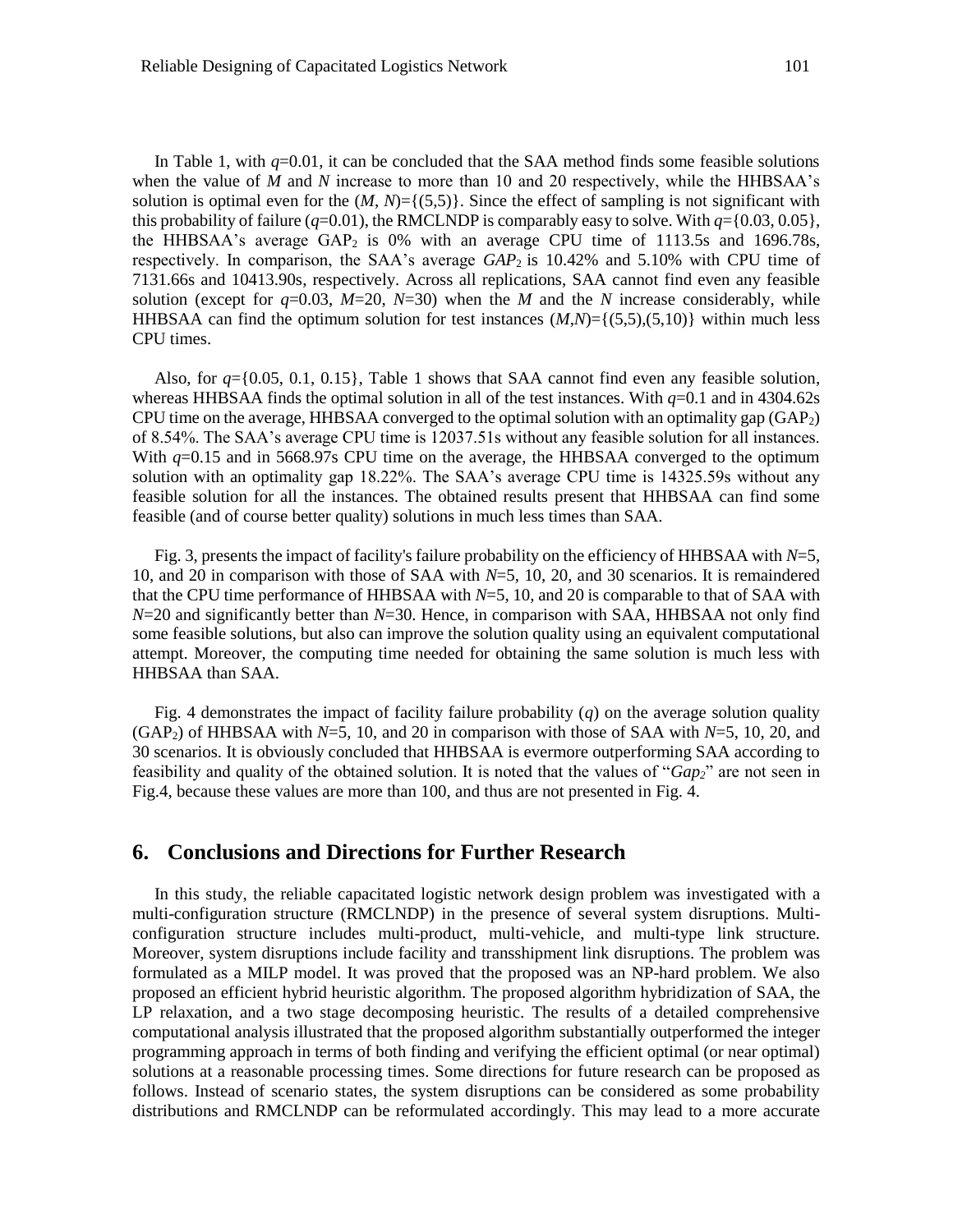view of RMCLNDP and consequently to more practical solutions for the proposed problem. Another continuation of our work here is testing of other hybrid heuristic (meta-heuristic) or approximation algorithms in order to obtain more efficient solutions. This can be useful to decision makers in order to make more accurate and practical decisions on the proposed logistic networks.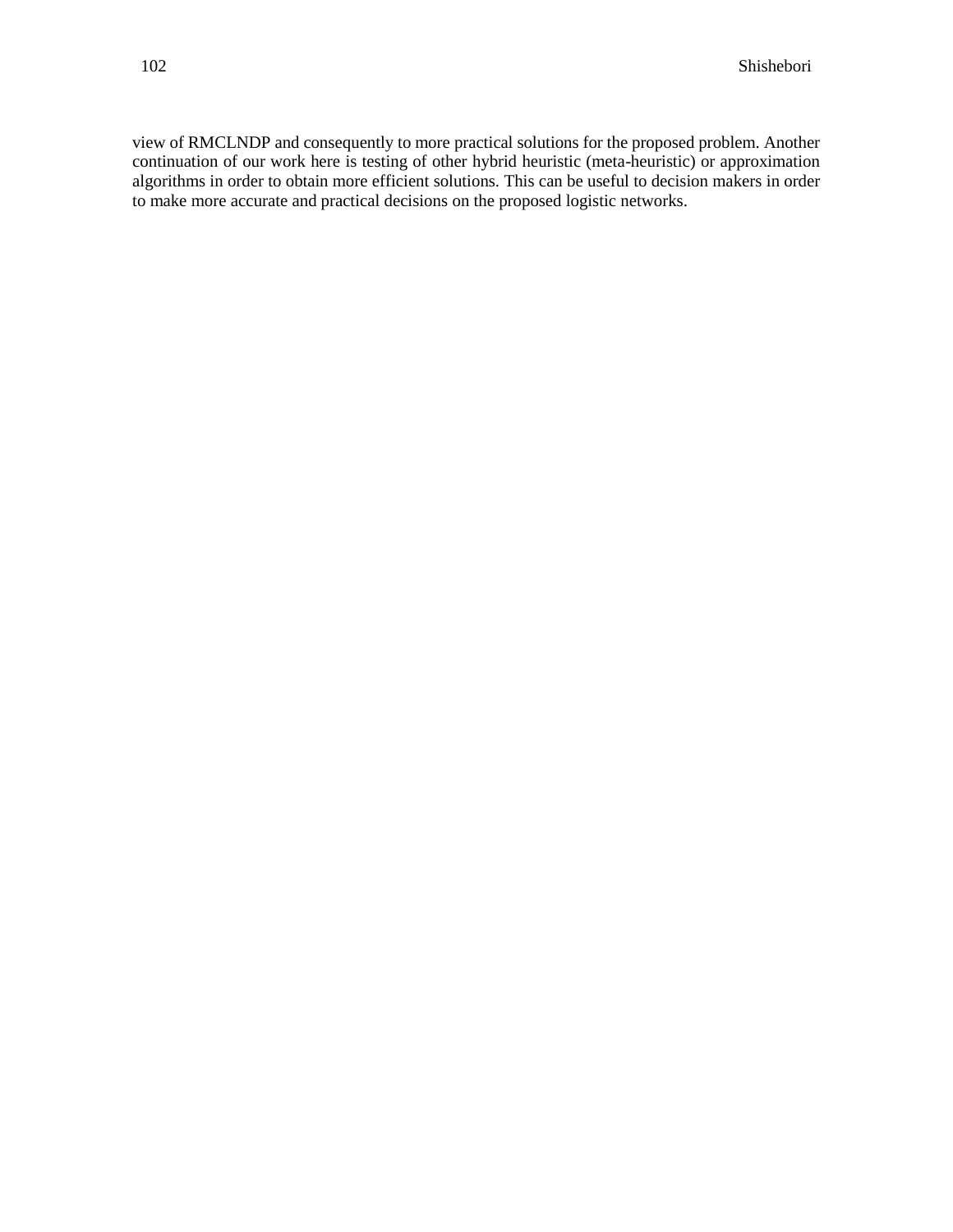| Algorithm     | $\ensuremath{\mathsf{M\text{-}N}}$ | $q=0.01$                |                       |                          |                          |                          |                          |                          |                 |                          |
|---------------|------------------------------------|-------------------------|-----------------------|--------------------------|--------------------------|--------------------------|--------------------------|--------------------------|-----------------|--------------------------|
|               |                                    | $L_{best}$              | $\zeta_{\text{best}}$ | $\zeta^{\min}$           | $\overline{\xi}^M$       | $\sigma$                 | GAP <sub>1</sub>         | $CPU-SAA(s)$             | Total CPU $(s)$ | GAP <sub>2</sub>         |
| <b>SAA</b>    | $5 - 5$                            | $\mathrm{n}/\mathrm{a}$ | $\mathop{\rm Inf}$    | 86575.64                 | 94192.79                 | 4029.32                  | $\mathrm{n}/\mathrm{a}$  | 62.54                    | 445.13          | n/a                      |
|               | $5 - 10$                           | n/a                     | Inf                   | 82995.39                 | 90063.73                 | 7733.73                  | n/a                      | 377.56                   | 871.46          | n/a                      |
|               | $5 - 20$                           | n/a                     | Inf                   | 84326.24                 | 85757.58                 | 835.94                   | $\mathrm{n}/\mathrm{a}$  | 3426.15                  | 4734.69         | n/a                      |
|               | $5 - 30$                           | $\mathrm{n}/\mathrm{a}$ | Inf                   | 83294.34                 | 89645.94                 | 1465.32                  | $\mathrm{n}/\mathrm{a}$  | 5467.95                  | 8004.25         | n/a                      |
|               | $10 - 20$                          | 1,4,10                  | 148452.65             | 84216.34                 | 88916.45                 | 2349.26                  | 66.96                    | 4351.64                  | 5894.43         | 37.07                    |
|               | $10 - 30$                          | 1,3,10                  | 117345.61             | 82647.35                 | 87342.61                 | 5469.65                  | 34.35                    | 6431.26                  | 9016.42         | 8.35                     |
|               | $20 - 30$                          | 1,3,10                  | 108302.34             | 83164.34                 | 91469.24                 | 8234.61                  | 18.40                    | 7841.25                  | 10643.59        | 0.00                     |
|               |                                    | Average                 | 124700.20             |                          |                          |                          | 39.90                    |                          | 5658.57         | 15.14                    |
|               |                                    |                         |                       |                          |                          |                          |                          |                          |                 |                          |
| <b>HHBSAA</b> | $5 - 5$                            | 1,3,10                  | 108302.34             | 86575.64                 | 94192.79                 | 4029.32                  | 14.98                    | 62.54                    | 189.21          | $0.00\,$                 |
|               | $5 - 10$                           | 1,3,10                  | 108302.34             | 82995.39                 | 90063.73                 | 7733.73                  | 20.25                    | 377.56                   | 447.23          | $0.00\,$                 |
|               | $5 - 20$                           | 1,3,10                  | 108302.34             | 84326.24                 | 85757.58                 | 835.94                   | 26.29                    | 3426.15                  | 2704.06         | $0.00\,$                 |
|               |                                    | Average                 | 108302.34             |                          |                          |                          | 20.51                    |                          | 1113.50         | $0.00\,$                 |
|               |                                    |                         |                       |                          |                          |                          |                          |                          |                 |                          |
| Exact         | $\blacksquare$                     | 1, 3, 10                | 108302.34             | $\overline{\phantom{a}}$ | $\overline{\phantom{a}}$ | $\overline{\phantom{a}}$ | $\overline{\phantom{a}}$ | $\overline{\phantom{a}}$ | 12049.25        | $\overline{\phantom{a}}$ |
|               |                                    |                         |                       |                          |                          |                          |                          |                          |                 |                          |
| Algorithm     | $\ensuremath{\mathsf{M\text{-}N}}$ | $q=0.03$                |                       |                          |                          |                          |                          |                          |                 |                          |
|               |                                    | $L_{\rm best}$          | $\zeta_\text{best}$   | $\zeta^{min}$            | $\overline{\xi}^{M}$     | $\sigma$                 | GAP <sub>1</sub>         | $CPU-SAA(s)$             | Total CPU (s)   | GAP <sub>2</sub>         |
| SAA           | $5 - 5$                            | $\mathrm{n}/\mathrm{a}$ | Inf                   | 96806.47                 | 135375.19                | 32619.79                 | $\mathrm{n}/\mathrm{a}$  | 102.43                   | 812.45          | n/a                      |
|               | $5 - 10$                           | n/a                     | Inf                   | 84785.32                 | 161420.13                | 56205.30                 | n/a                      | 589.47                   | 1234.64         | n/a                      |
|               | $5 - 20$                           | n/a                     | Inf                   | 102765.35                | 125097.69                | 13183.93                 | n/a                      | 3573.54                  | 5879.34         | n/a                      |
|               | $5 - 30$                           | n/a                     | Inf                   | 115642.31                | 136947.62                | 8654.91                  | n/a                      | 6245.14                  | 9321.64         | n/a                      |
|               | $10 - 20$                          | n/a                     | Inf                   | 120624.37                | 154624.61                | 9451.62                  | n/a                      | 5876.45                  | 8024.56         | n/a                      |
|               | $10 - 30$                          | n/a                     | Inf                   | 133987.62                | 165487.62                | 10624.62                 | n/a                      | 7241.64                  | 10974.34        | n/a                      |

**Table 2.** Analyses of solution performance and CPU time efficiencies of SAA and HHBSAA for RMCLNDP with several facility failure probabilities (*q*)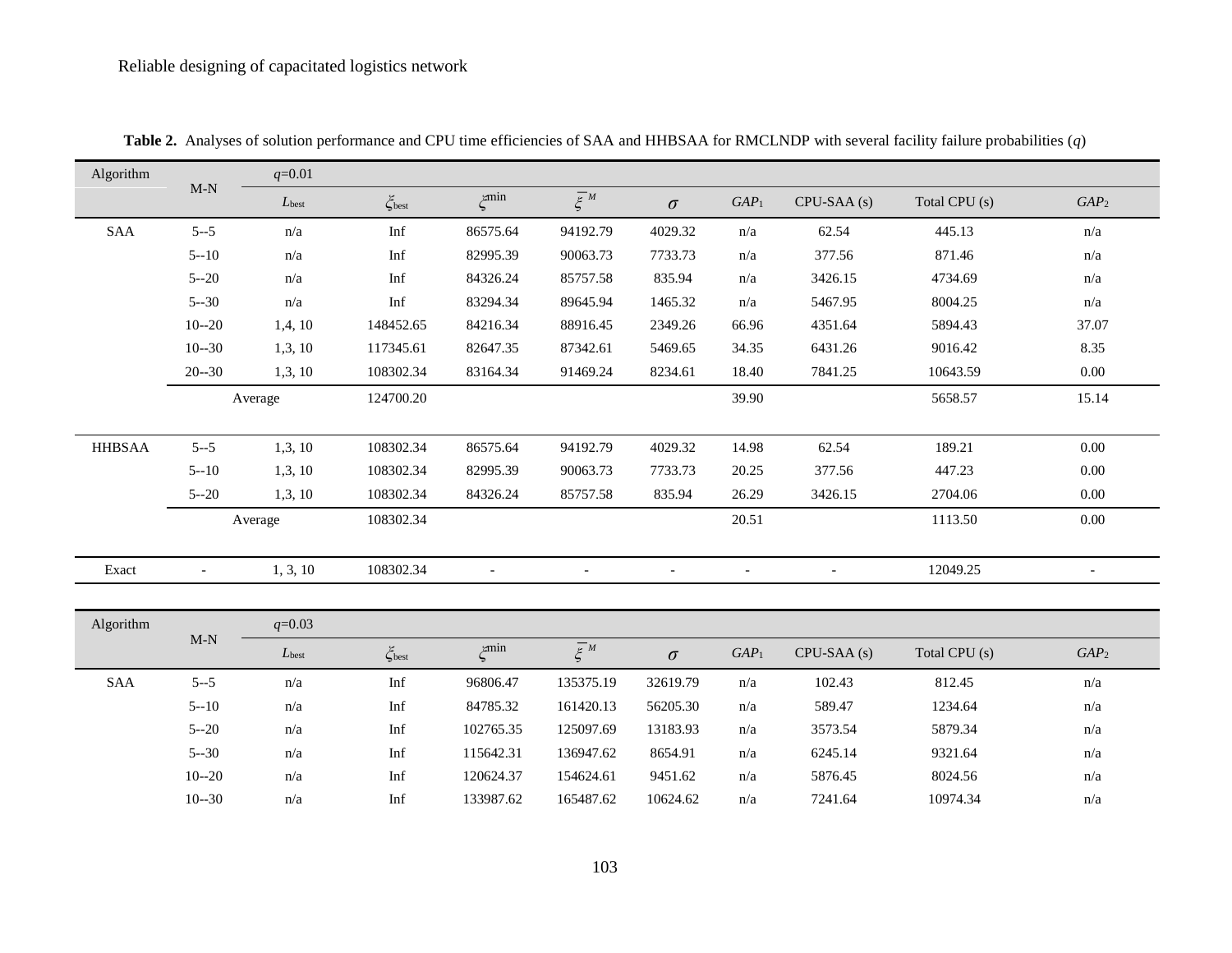**Table 2.** Continued.

|               | $20 - 30$                          | 1,3,4,10                | 286648.32          | 145624.31                | 176947.62                | 9978.64                  | 62.00                    | 8468.32                  | 13674.67      | 10.42                    |
|---------------|------------------------------------|-------------------------|--------------------|--------------------------|--------------------------|--------------------------|--------------------------|--------------------------|---------------|--------------------------|
|               |                                    | Average                 | n/a                |                          |                          |                          | n/a                      |                          | 7131.66       | 10.42                    |
|               |                                    |                         |                    |                          |                          |                          |                          |                          |               |                          |
| <b>HHBSAA</b> | $5 - 5$                            | 1, 2, 3, 4, 5, 10       | 259603.27          | 96806.47                 | 135375.19                | 32619.79                 | 91.77                    | 102.43                   | 576.67        | 0.00                     |
|               | $5 - 10$                           | 1, 2, 3, 4, 5, 10       | 259603.27          | 84785.32                 | 161420.13                | 56205.30                 | 60.82                    | 589.47                   | 809.35        | 0.00                     |
|               | $5 - 20$                           | 1, 2, 3, 4, 5, 10       | 259603.27          | 102765.35                | 125097.69                | 13183.93                 | 107.52                   | 3573.54                  | 3704.32       | 0.00                     |
|               | Average                            |                         | 259603.27          |                          |                          |                          | 86.70                    |                          | 1696.78       | $0.00\,$                 |
| Exact         | $\overline{\phantom{a}}$           | 1, 2, 3, 4, 5, 10       | 259603.27          | $\overline{\phantom{a}}$ | $\overline{\phantom{a}}$ | $\overline{\phantom{a}}$ | $\overline{\phantom{a}}$ | $\overline{\phantom{a}}$ | 13649.24      | $\overline{\phantom{a}}$ |
| Algorithm     |                                    | $q=0.05$                |                    |                          |                          |                          |                          |                          |               |                          |
|               | $\ensuremath{\mathsf{M\text{-}N}}$ | $L_{best}$              | $\zeta_{\rm best}$ | $\zeta^{\min}$           | $\overline{\xi}^M$       | $\sigma$                 | $GAP_1$                  | CPU-SAA (s)              | Total CPU (s) | GAP <sub>2</sub>         |
| SAA           | $5 - 5$                            | n/a                     | Inf                | 98075.96                 | 105318.57                | 6180.92                  | n/a                      | 115.14                   | 1043.14       | n/a                      |
|               | $5 - 10$                           | n/a                     | Inf                | 118738.26                | 138246.13                | 13648.06                 | n/a                      | 764.23                   | 1384.62       | n/a                      |
|               | $5 - 20$                           | n/a                     | Inf                | 132478.64                | 144036.13                | 7399.73                  | n/a                      | 4562.41                  | 6747.58       | n/a                      |
|               | $5 - 30$                           | n/a                     | Inf                | 137845.64                | 149967.51                | 8671.68                  | n/a                      | 8265.24                  | 12079.48      | n/a                      |
|               | $10 - 20$                          | $\mathrm{n}/\mathrm{a}$ | Inf                | 137194.35                | 149448.34                | 7942.34                  | n/a                      | 7465.24                  | 11846.82      | n/a                      |
|               | $10 - 30$                          | n/a                     | Inf                | 147473.95                | 153178.69                | 6947.62                  | n/a                      | 9194.00                  | 16946.31      | n/a                      |
|               | $20 - 30$                          | n/a                     | Inf                | 150447.64                | 159448.35                | 8164.35                  | n/a                      | 11467.28                 | 22849.36      | n/a                      |
|               | Average                            |                         | n/a                |                          |                          |                          | n/a                      |                          | 10413.90      | n/a                      |
| <b>HHBSAA</b> | $5 - 5$                            | 1, 3, 4, 10             | 405649.64          | 98075.96                 | 105318.57                | 6180.92                  | 285.16                   | 115.14                   | 872.49        | 10.05                    |
|               | $5 - 10$                           | 1, 2, 3, 10             | 387947.32          | 118738.26                | 138246.13                | 13648.06                 | 180.62                   | 764.23                   | 1206.14       | 5.25                     |
|               | $5 - 20$                           | 1, 2, 3, 6, 10          | 368596.28          | 132478.64                | 144036.13                | 7399.73                  | 155.91                   | 4562.41                  | 4945.24       | 0.00                     |
|               | Average                            |                         | 387397.75          |                          |                          |                          | 207.23                   |                          | 2341.29       | 5.10                     |
| Exact         | $\overline{\phantom{a}}$           | 1, 2, 3, 6, 10          | 368596.28          |                          | $\blacksquare$           | $\overline{\phantom{a}}$ | $\overline{\phantom{a}}$ | $\overline{\phantom{a}}$ | 16437.62      | $\overline{\phantom{a}}$ |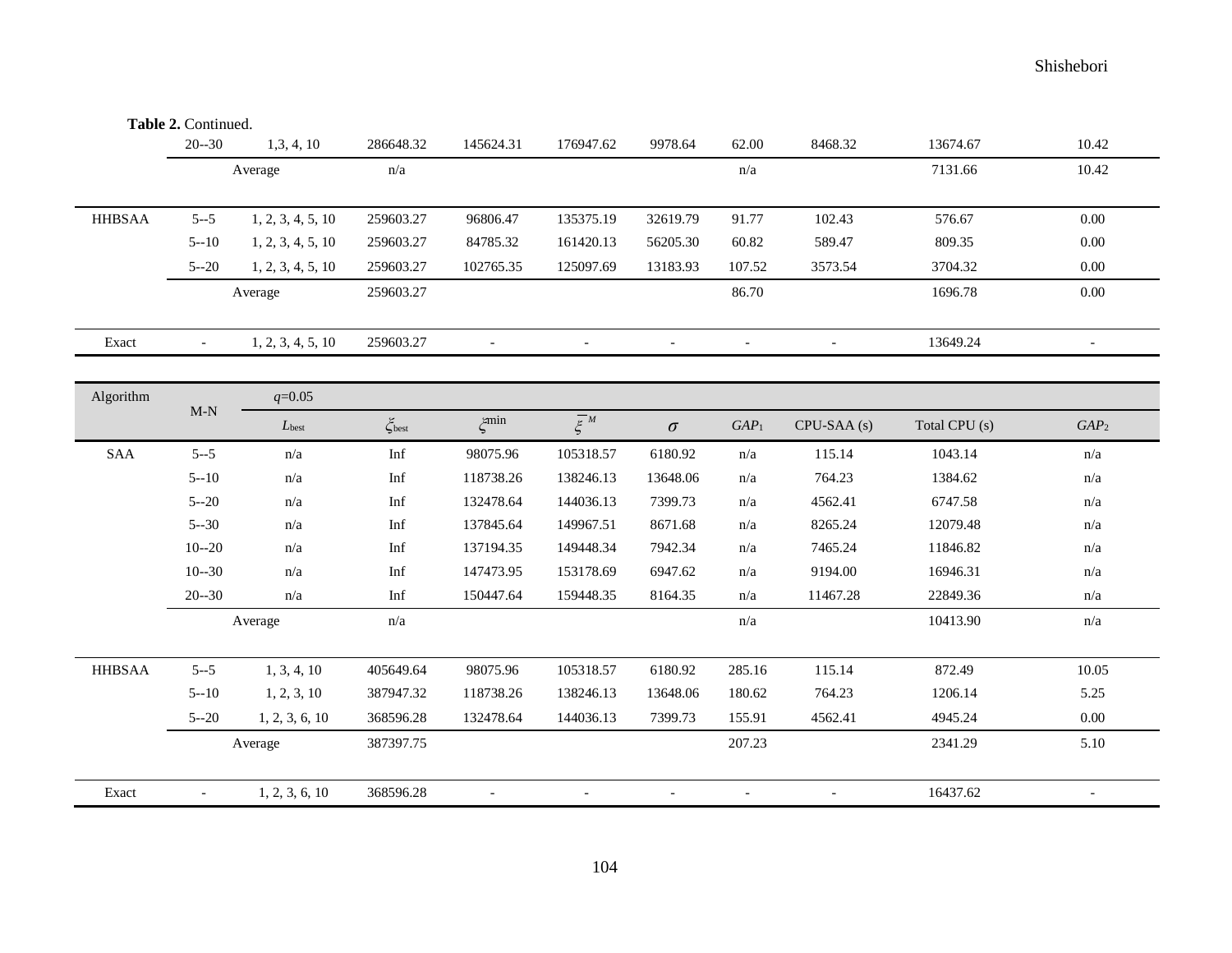**Table 2.** Continued.

| Algorithm     | $\ensuremath{\mathsf{M\text{-}N}}$ | $q=0.1$                 |                    |                |                      |           |                          |              |               |                  |
|---------------|------------------------------------|-------------------------|--------------------|----------------|----------------------|-----------|--------------------------|--------------|---------------|------------------|
|               |                                    | $L_{best}$              | $\zeta_{\rm best}$ | $\zeta^{\min}$ | $\overline{\xi}^{M}$ | $\sigma$  | GAP <sub>1</sub>         | $CPU-SAA(s)$ | Total CPU (s) | GAP <sub>2</sub> |
| SAA           | $5 - 5$                            | $\mathrm{n}/\mathrm{a}$ | Inf                | 122346.61      | 126497.54            | 9432.81   | $\mathrm{n}/\mathrm{a}$  | 162.64       | 1456.71       | n/a              |
|               | $5 - 10$                           | n/a                     | Inf                | 126947.34      | 131647.29            | 8794.36   | n/a                      | 1102.37      | 2697.62       | n/a              |
|               | $5 - 20$                           | n/a                     | Inf                | 128649.67      | 134957.49            | 7649.26   | n/a                      | 5064.36      | 9649.34       | n/a              |
|               | $5 - 30$                           | $\mathrm{n}/\mathrm{a}$ | Inf                | 137697.29      | 145649.57            | 10452.72  | n/a                      | 9226.42      | 14645.91      | n/a              |
|               | $10 - 20$                          | n/a                     | Inf                | 142947.82      | 149649.64            | 8465.36   | n/a                      | 8194.63      | 12346.25      | n/a              |
|               | $10 - 30$                          | n/a                     | Inf                | 152649.76      | 158935.62            | 8064.92   | n/a                      | 10064.53     | 18423.14      | n/a              |
|               | $20 - 30$                          | n/a                     | Inf                | 161697.83      | 168346.34            | 10312.62  | n/a                      | 12764.26     | 25043.59      | n/a              |
|               |                                    | Average                 | n/a                |                |                      |           | $\mathrm{n}/\mathrm{a}$  |              | 12037.51      | n/a              |
|               |                                    |                         |                    |                |                      |           |                          |              |               |                  |
| <b>HHBSAA</b> | $5 - -5$                           | 1, 3, 4, 10             | 497643.69          | 122346.61      | 126497.54            | 9432.81   | 293.40                   | 162.64       | 1154.61       | 16.91            |
|               | $5 - 10$                           | 1, 3, 5, 10             | 467943.16          | 126947.34      | 131647.29            | 8794.36   | 255.45                   | 1102.37      | 2006.52       | 9.94             |
|               | $5 - 20$                           | 1, 2, 3, 10             | 445643.72          | 128649.67      | 134957.49            | 7649.26   | 230.21                   | 5064.36      | 6243.91       | 4.70             |
|               | $5 - 30$                           | 1, 2, 3, 5, 6, 10       | 436749.34          | 132697.29      | 140649.57            | 10452.72  | 210.52                   | 9226.42      | 7814.62       | 2.61             |
|               |                                    | Average                 | 461994.98          |                |                      |           | 247.40                   |              | 4304.92       | 8.54             |
| Exact         | $\overline{\phantom{a}}$           | 1, 2, 3, 6, 7, 10       | 425649.76          | $\blacksquare$ | $\overline{a}$       | $\bar{a}$ | $\overline{\phantom{a}}$ | $\sim$       | 20037.62      | $\bar{a}$        |
|               |                                    |                         |                    |                |                      |           |                          |              |               |                  |
| Algorithm     | $\mathbf{M}\text{-}\mathbf{N}$     | $q=0.15$                |                    |                |                      |           |                          |              |               |                  |
|               |                                    | $L_{best}$              | $\zeta_{\rm best}$ | $\zeta^{min}$  | $\overline{\xi}^M$   | $\sigma$  | GAP <sub>1</sub>         | $CPU-SAA(s)$ | Total CPU (s) | GAP <sub>2</sub> |
| SAA           | $5 - 5$                            | n/a                     | Inf                | 129946.35      | 133647.54            | 6784.24   | $\mathrm{n}/\mathrm{a}$  | 181.64       | 1614.31       | n/a              |
|               | $5 - 10$                           | n/a                     | Inf                | 134647.84      | 138456.05            | 4352.16   | n/a                      | 1615.01      | 3314.24       | n/a              |
|               | $5 - 20$                           | n/a                     | Inf                | 141947.52      | 145346.47            | 8345.25   | n/a                      | 8674.15      | 11456.71      | n/a              |
|               | $5 - 30$                           | n/a                     | Inf                | 15079.14       | 155974.29            | 9745.64   | n/a                      | 10593.16     | 15435.46      | n/a              |
|               | $10 - 20$                          | n/a                     | Inf                | 149003.54      | 154364.24            | 7943.24   | n/a                      | 9945.14      | 16972.64      | n/a              |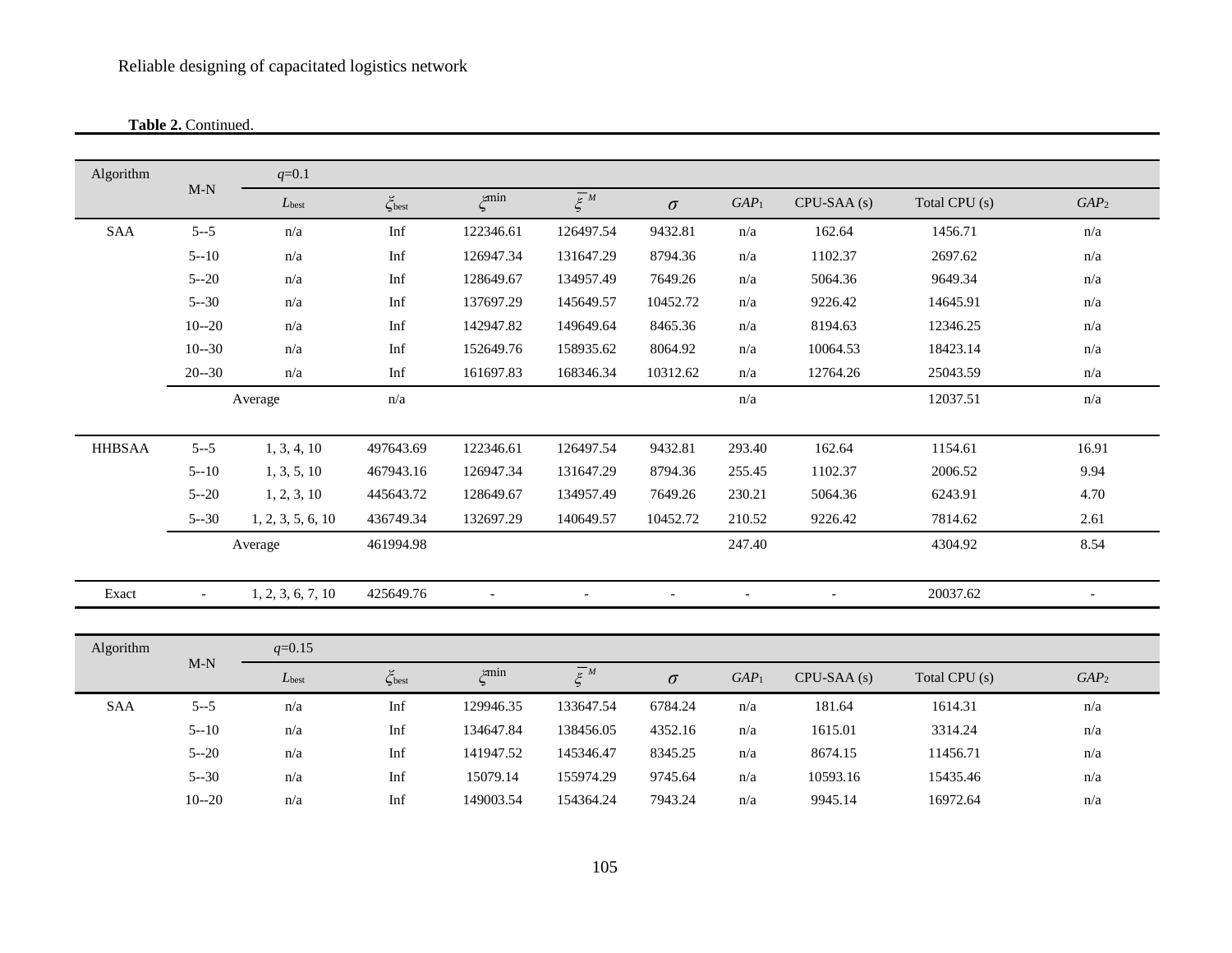10--30 n/a Inf 163874.36 168792.04 8146.21 n/a 11746.15 23006.34 n/a 20--30 n/a Inf 170467.16 175924.19 8879.34 n/a 13456.12 28479.43 n/a Average  $n/a$   $n/a$   $n/a$ HHBSAA 5--5 1, 4, 5, 10 678462.34 129946.35 133647.54 6784.24 407.65 181.64 1307.46 34.44 5--10 1, 4, 5, 10 614325.71 134647.84 138456.05 4352.16 343.70 1615.01 2876.45 21.73 5--20 1, 2, 3, 7, 8, 10 572345.16 141947.52 145346.47 8345.25 293.78 6974.15 8246.34 13.41 5--30 1, 2, 3, 5, 7, 10 521345.13 15079.14 155974.29 9745.64 234.25 5793.16 10245.64 3.31 Average 596619.59 596619.59 568.97 5668.97 5668.97 Exact - 1, 2, 3, 5, 7, 10 504649.76 - - - - - - - - - - - - - 24615.31 -**Table 2.** Continued.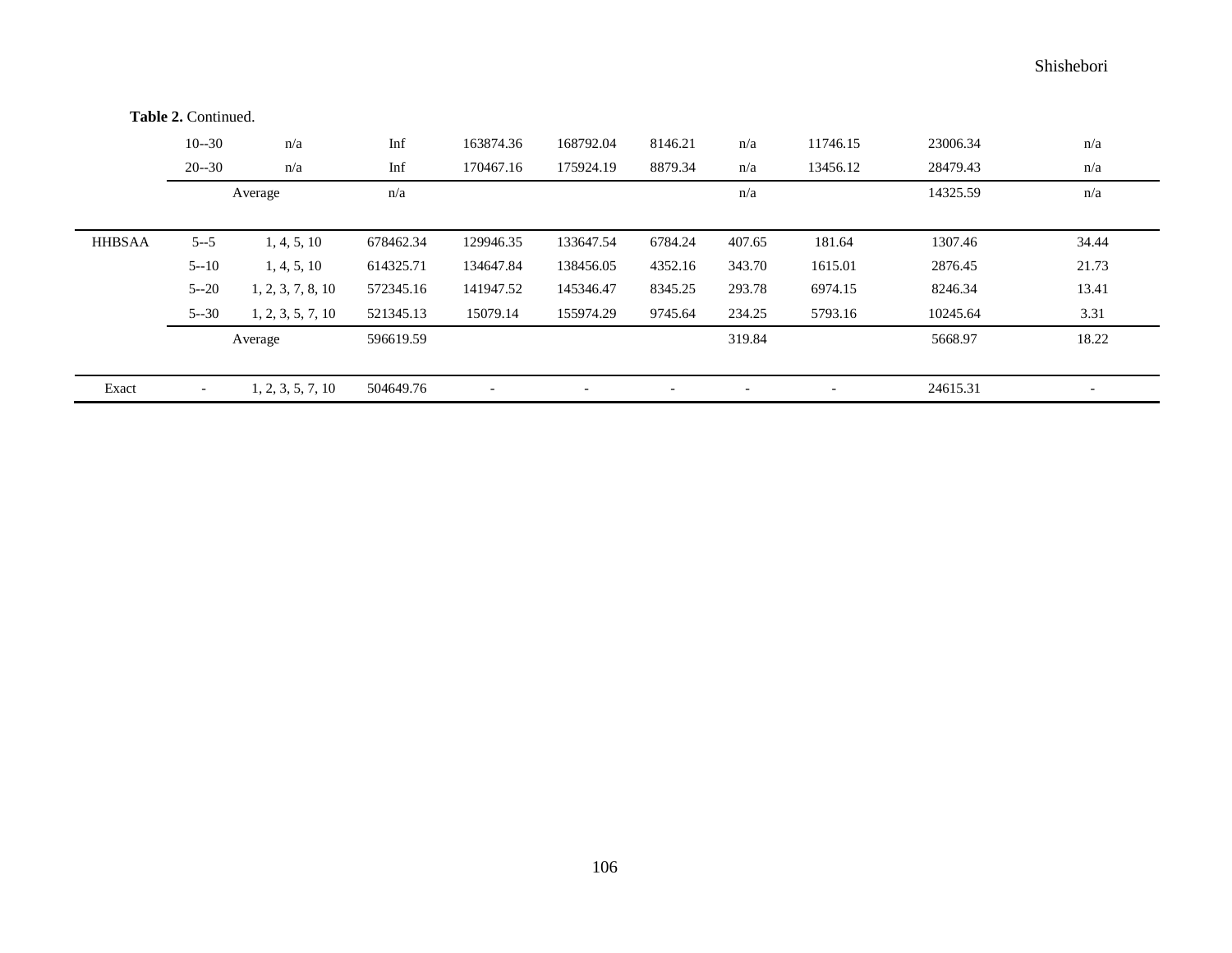

**Figure. 4.** Comparison of HHBSAA and SAA with several test instance sizes (*N*) and failure probabilities (*q*) regarding the CPU times



**Figure. 4.** Comparison of HHBSAA and SAA with several test instance sizes (*N*) and failure probabilities  $(q)$  regarding solution quality as optimality gap  $(GAP<sub>2</sub>)$ 

# **References**

- [1] Aboolian, R., Cui, T., and Shen, Z.-J. M. (2012), An Efficient Approach for Solving Reliable Facility Location Models, *INFORMS Journal on Computing*, 25(4), 720-729.
- [2] Ahmed, S., and Shapiro, A. (2002), The sample average approximation method for stochastic programs with integer recourse, Optimization Online, http://www.optimizationonline.org/S.
- [3] Amrani, H., Martel, A., Zufferey, N., and Makeeva, P. (2011), A variable neighborhood search heuristic for the design of multicommodity production-distribution networks with alternative facility configurations, *OR Spectrum*, 33(4), 989-1007.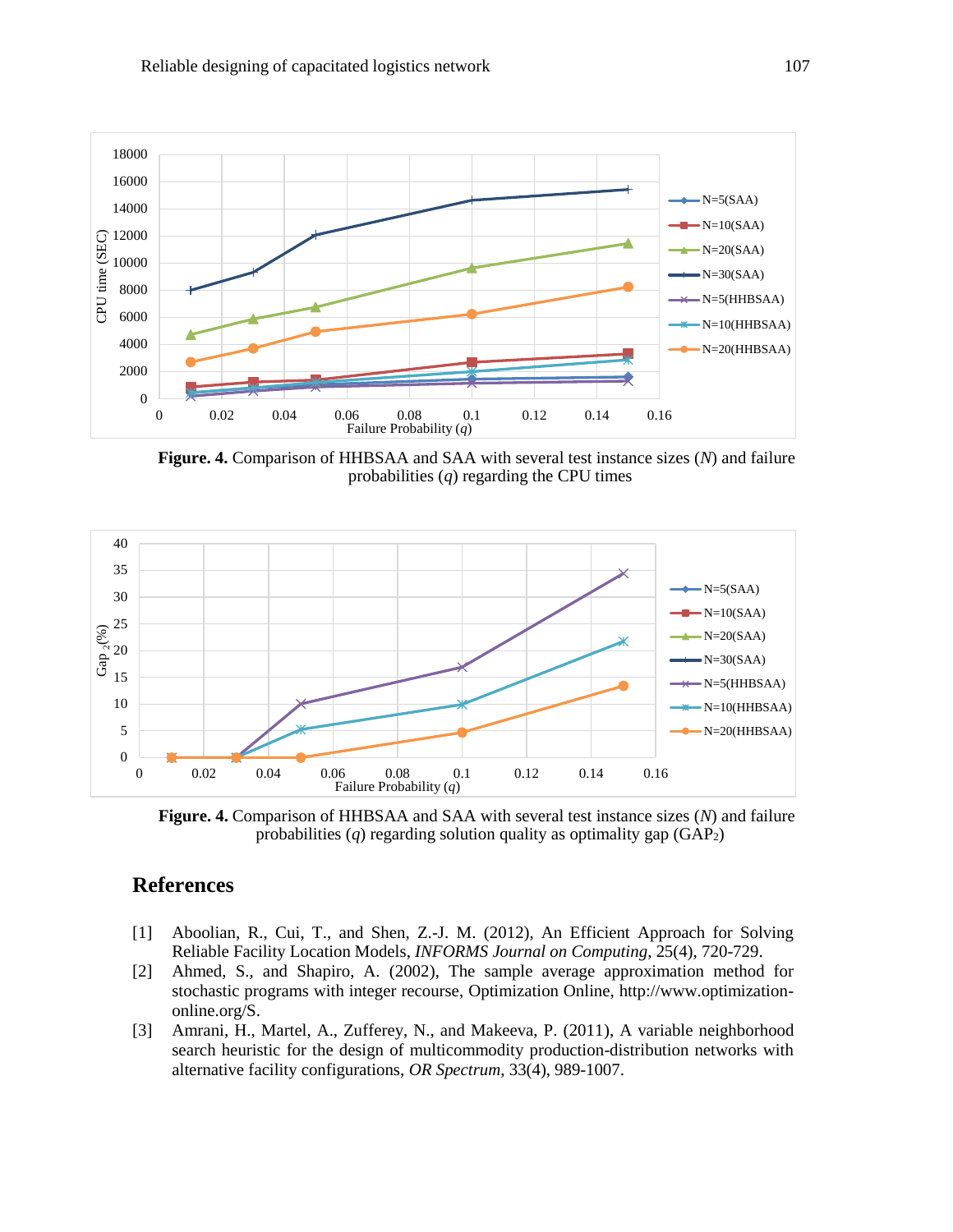- [4] Aydin, N., and Murat, A. (2013), A swarm intelligence based sample average approximation algorithm for the capacitated reliable facility location problem, *International Journal of Production Economics*, 145(1), 173-183.
- [5] Azizi, N., Chauhan, S., Salhi, S., and Vidyarthi, N. (2014), The impact of hub failure in hub-and-spoke networks: Mathematical formulations and solution techniques, *Computers & Operations Research*, *65*, 174-188.
- [6] Badri, H., Bashiri, M., and Hejazi, T. H. (2013), Integrated strategic and tactical planning in a supply chain network design with a heuristic solution method, *Computers & Operations Research*, 40(4), 1143-1154.
- [7] Bashiri, M., Badri, H., and Talebi, J. (2012), A new approach to tactical and strategic planning in production-distribution networks, *Applied Mathematical Modelling*, 36(4), 1703-1717.
- [8] Berman, O., Krass, D., and Menezes, M. B. C. (2007), Facility reliability issues in network p-median problems: strategic centralization and co-location effects, *Operations Research*, *55*(2), 332-350.
- [9] Berman, O., Krass, D., and Menezes, M. B. C. (2010), Location problems with two unreliable facilities on a line allowing correlated failures, Working Paper, Rotman School of Management, University of Toronto, Toronto, Ontario, Canada.
- [10] Cardona-Valdes, Y., Alvarez, A., and Pacheco, J. (2014), Metaheuristic procedure for a biobjective supply chain design problem with uncertainty, *Transportation Research Part B*: Methodological, 60, 66-84.
- [11] Chen, C.-L., and Lee, W.-C. (2004), Multi-objective optimization of multi-echelon supply chain networks with uncertain product demands and prices, *Computers & Chemical Engineering*, 28(6), 1131-1144.
- [12] Cui, T., Ouyang, Y., and Shen, Z. J. M. (2010), Reliable facility location design under the risk of disruptions, *Operations Research,* 58(4-Part-1), 998-1011.
- [13] Daskin, M. S., Snyder, L. V., and Berger, R. T. (2005), Facility location in supply chain design, Logistics Systems: *Design and Optimization*, Springer, 39-65.
- [14] Drezner, Z. (1987), Heuristic solution methods for two location problems with unreliable facilities, *Journal of the Operational Research Society*, *38*(6), 509-514.
- [15] Duan, Q., and Liao, T. W. (2013), Optimization of replenishment policies for decentralized and centralized capacitated supply chains under various demands, *International Journal of Production Economics*, 142(1), 194-204.
- [16] El-Sayed, M., Afia, N., and El-Kharbotly, A. (2010), A stochastic model for forwardreverse logistics network design under risk, *Computers & Industrial Engineering*, 58(3), 423-431.
- [17] Esmaeilikia, M., Fahimnia, B., Sarkis, J., Govindan, K., Kumar, A., and Mo, J. (2014), Tactical supply chain planning models with inherent flexibility: definition and review, *Annals of Operations Research*, *244*(2), 407-427.
- [18] Fattahi, M., Mahootchi, M., Moattar Husseini, S. M., Keyvanshokooh, E., and Alborzi, F. (2015), Investigating replenishment policies for centralised and decentralised supply chains using stochastic programming approach, *International Journal of Production Research*, 53(1), 41-69.
- [19] Ferrio, J., and Wassick, J. (2008), Chemical supply chain network optimization, *Computers & Chemical Engineering*, 32(11), 2481-2504.
- [20] Ferris, M. C., and Ruszczynski, A. (2000), Robust path choice in networks with failures, *Networks*, 35,200–18.
- [21] Garcia-Herreros, P., Wassick, J. M., and Grossmann, I. E. (2014), Design of resilient supply chains with risk of facility disruptions, *Industrial & Engineering Chemistry Research*, *53*(44), 17240-17251.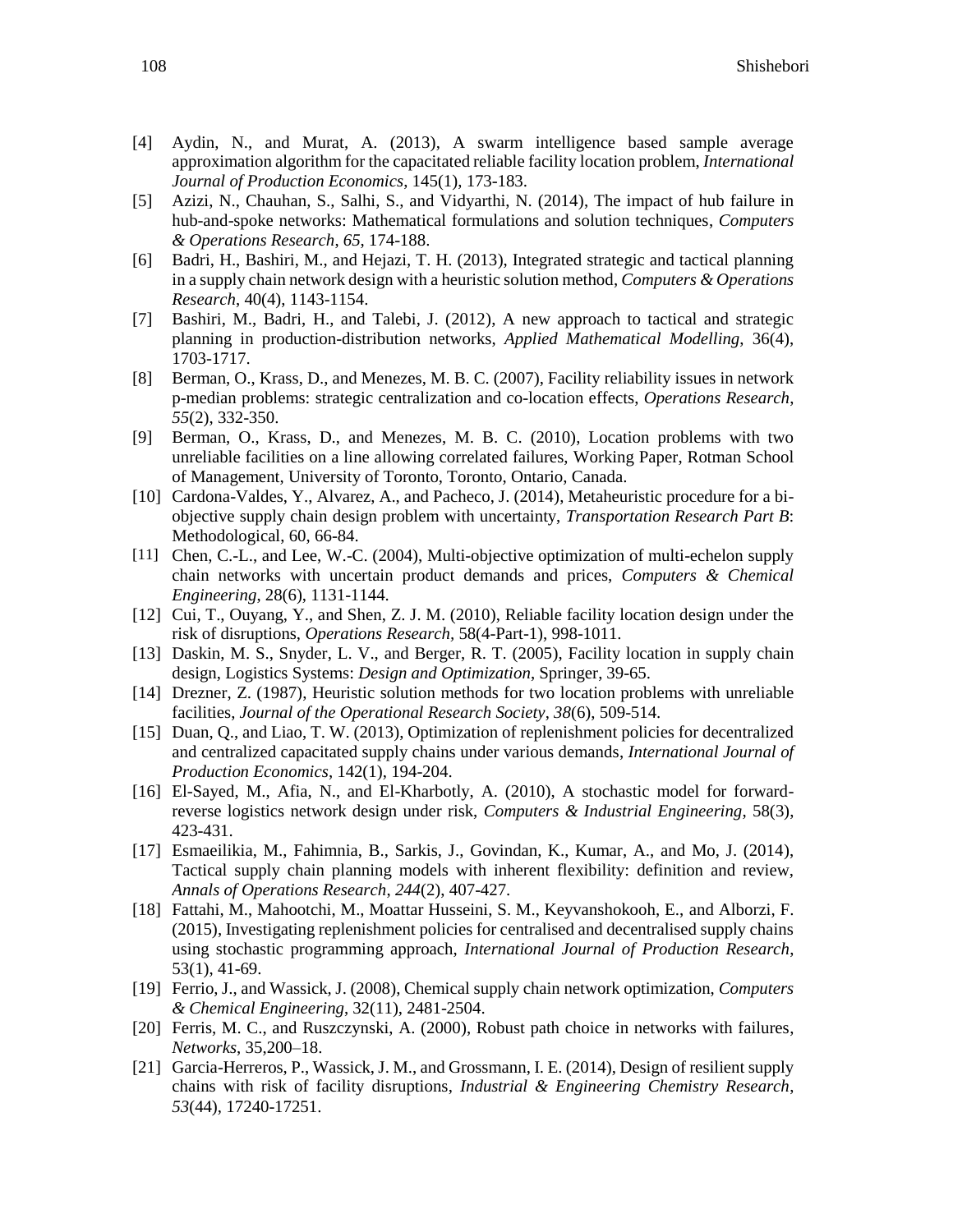- [22] Haldar, A., Ray, A., Banerjee, D., and Ghosh, S. (2014), Resilient supplier selection under a fuzzy environment, *International Journal of Management Science and Engineering Management*, 9(2), 147-156.
- [23] Hatefi, S. M., Jolai, F., Torabi, S. A., and Tavakkoli-Moghaddam, R. (2014), A credibilityconstrained programming for reliable forward–reverse logistics network design under uncertainty and facility disruptions, *International Journal of Computer Integrated Manufacturing*, *28*(6), 664-678.
- [24] Hennet, J.-C., and Arda, Y. (2008), Supply chain coordination: A game-theory approach, *Engineering Applications of Artificial Intelligence*, 21(3), 399-405.
- [25] Ivanov, D., Pavlov, A., and Sokolov, B. (2014), Optimal distribution (re) planning in a centralized multi-stage supply network under conditions of the ripple effect and structure dynamics, *European Journal of Operational Research*, 237(2), 758-770.
- [26] Jabbarzadeh, A., Jalali Naini, S. G., Davoudpour, H., and Azad, N. (2012), Designing a Supply Chain Network under the Risk of Disruptions, *Mathematical Problems in Engineering*, 12 (12), 1-23.
- [27] Jamshidi, R., Fatemi Ghomi, S. M. T., and Karimi, B. (2012), Multi-objective green supply chain optimization with a new hybrid memetic algorithm using the Taguchi method, *Scientia Iranica*, 19(6), 1876-1886.
- [28] Jemai, Z., and Karaesmen, F. (2007), Decentralized inventory control in a two-stage capacitated supply chain, *IIE Transactions*, 39(5), 501-512.
- [29] Karimi-Nasab, M., Shishebori, D., and Jalali-Naini, S. G. R. (2013), Multi-objective optimisation for pricing and distribution in a supply chain with stochastic demands, *International Journal of Industrial and Systems Engineering*, 13(1), 56-72.
- [30] Keyvanshokooh, E., Fattahi, M., Seyed-Hosseini, S. M., and Tavakkoli-Moghaddam, R. (2013), A dynamic pricing approach for returned products in integrated forward/reverse logistics network design, *Applied Mathematical Modelling*, 37(24), 10182-10202.
- [31] Keyvanshokooh, E., Ryan, S. M., and Kabir, E. (2016), Hybrid robust and stochastic optimization for closed-loop supply chain network design using accelerated Benders decomposition, *European Journal of Operational Research*, 249(1), 76-92.
- [32] Kleywegt, A. J., Shapiro, A., and Homem-de-Mello, T. (2002), The sample average approximation method for stochastic discrete optimization, *SIAM Journal on Optimization*, 12(2), 479-502.
- [33] Klibi, W., Martel, A., and Guitouni, A. (2009), The design of robust value-creating supply chain networks: a critical review, *European Journal of Operational Research*, *203*(2), 283- 293.
- [34] Liberatore, F., Scaparra, M. P., and Daskin, M. S. (2012), Hedging against disruptions with ripple effects in location analysis, *Omega*, 40(1), 21-30.
- [35] Lim, M., Daskin, M.S., Bassamboo, A., and Chopra, S. (2009), Facility location decisions in supply chain networks with random disruption and imperfect information, Working paper, Department of Business Administration, University of Illinois.
- [36] Mahajan, J., Radas, S., and Vakharia, A. J. (2002), Channel Strategies and Stocking Policies in Uncapacitated and Capacitated Supply Chains, *Decision Sciences*, 33(2), 191-222.
- [37] Meixell, M. J., and Gargeya, V. B. (2005), Global supply chain design: A literature review and critique, *Transportation Research Part E: Logistics and Transportation Review*, 41(6), 531-550.
- [38] Mirzapour Al-E-Hashem, S. M. J., Malekly, H., and Aryanezhad, M. B. (2011), A multiobjective robust optimization model for multi-product multi-site aggregate production planning in a supply chain under uncertainty, *International Journal of Production Economics*, 134(1), 28-42.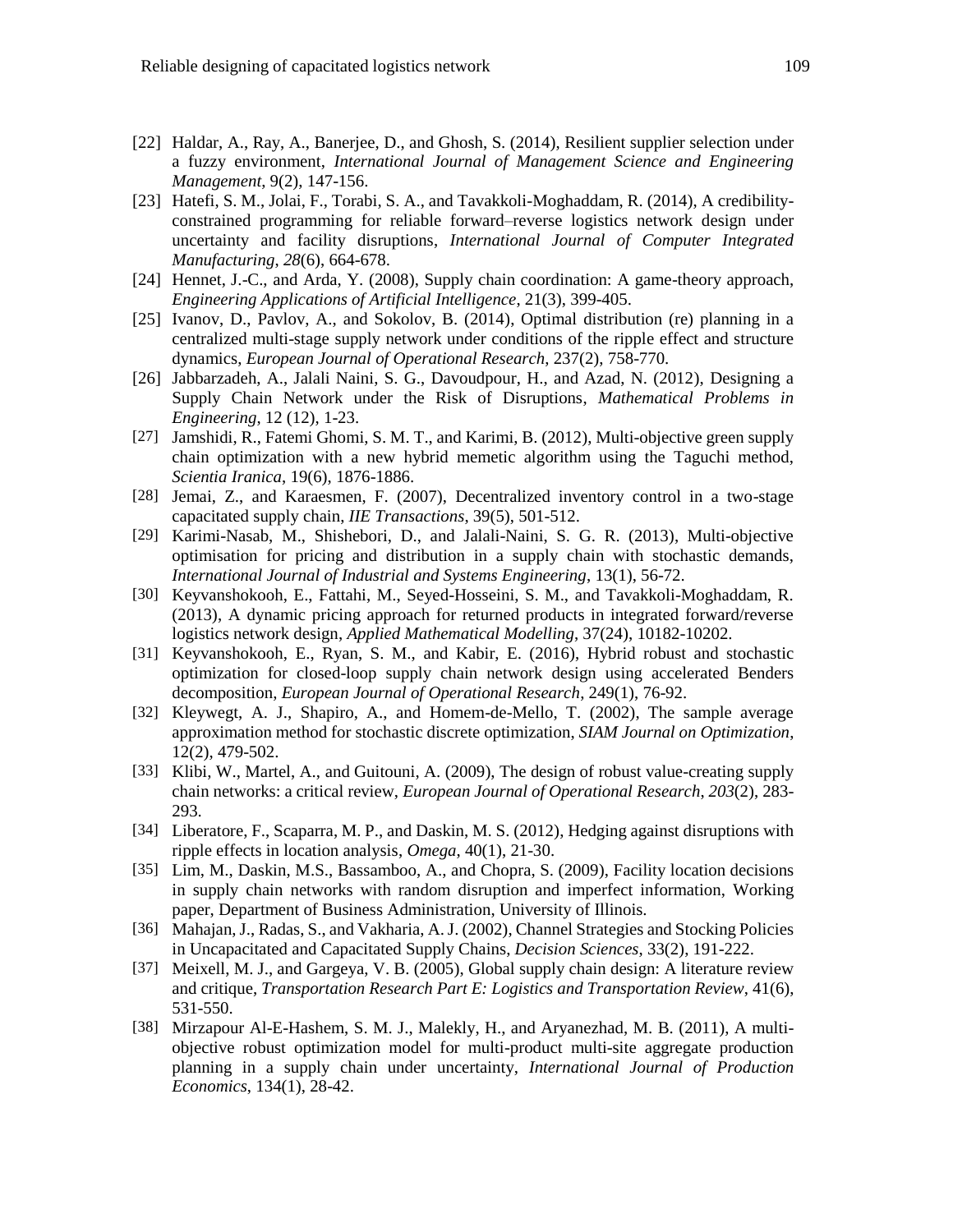- [39] Nepal, B., Murat, A., and Babu Chinnam, R. (2012), The bullwhip effect in capacitated supply chains with consideration for product life-cycle aspects, *International Journal of Production Economics*, 136(2), 318-331.
- [40] O'Hanley, J. R., and Church, R. L. (2011), Designing robust coverage networks to hedge against worst-case facility losses, *European Journal of Operational Research*, 209(1), 23- 36.
- [41] Park, B. J., Choi, H. R., and Kang, M. H. (2007), Integration of production and distribution planning using a genetic algorithm in supply chain management, Analysis and Design of Intelligent Systems using Soft Computing Techniques, Springer, 416-426.
- [42] Pasandideh, S. H. R., Niaki, S. T. A., and Asadi, K. (2014), Bi-objective optimization of a multi-product multi-period three-echelon supply chain problem under uncertain environments: NSGA-II and NRGA, *Information Sciences*, *292*, 57-74.
- [43] Peng, P., Snyder, L. V., Lim, A., and Liu, Z. (2011), Reliable logistics networks design with facility disruptions, *Transportation Research Part B: Methodological*, 45(8), 1190-1211.
- [44] Rahmaniani R and Ghaderi A (2015), An algorithm with different exploration mechanisms: experimental results to capacitated facility location/network design problem, *Expert Systems with Applications* 42(7): 3790-3800.
- [45] Sarrafha, K., Rahmati, S. H. A., Niaki, S. T. A., and Zaretalab, A. Z. (2014), A bi-objective integrated procurement, production, and distribution problem of a multi-echelon supply chain network design: A new tuned MOEA, *Computers & Operations Research*, *54*, 35-51.
- [46] Schutz, P., Tomasgard, A., and Ahmed, S. (2009), Supply chain design under uncertainty using sample average approximation and dual decomposition, *European Journal of Operational Research*, 199(2), 409-419.
- [47] Sever, D., Dellaert, N., van Woensel, T., and de Kok, T. (2013), Dynamic shortest path problems: Hybrid routing policies considering network disruptions, *Computers & Operations Research*, 40(12), 2852-2863.
- [48] Shishebori, D., Jabalameli, M. S., and Jabbarzadeh, A. (2013), Facility location-network design problem: reliability and investment budget constraint, *Journal of Urban Planning and Development*, *140*(3), 04014005.
- [49] Shishebori, D., and Jabalameli, M. S. (2013a), Improving the efficiency of medical services systems: a new integrated mathematical modeling approach, *Mathematical Problems in Engineering*, 1: 1-13.
- [50] Shishebori, D., and Jabalameli, M. S. (2013b), A new integrated mathematical model for optimizing facility location and network design policies with facility disruptions, *Life Science Journal*, *10*(1), 1896-1906.
- [51] Shishebori, D., Snyder, L. V., and Jabalameli, M. S. (2014), A reliable budget- constrained facility location/network design problem with unreliable facilities, *Networks and Spatial Economics*, *14*(3-4), 549-580.
- [52] Shishebori D., and Yousefi Babadi A. (2015), Robust and reliable medical services network design underuncertain environment and system disruptions, *Transportation Research Part E* 77: 268–288.
- [53] Sitompul, C., Aghezzaf, E.-H., Dullaert, W., and Landeghem, H. V. (2008), Safety stock placement problem in capacitated supply chains, *International Journal of Production Research*, 46(17), 4709-4727.
- [54] Snyder, L. V. (2003), Supply chain robustness and reliability: Models and algorithms (PHD Thesis), Northwestern University, Evanston, IL.
- [55] Snyder, L. V., Atan, Z., Peng, P., Rong, Y., Schmitt, A. J., and Sinsoysal, B. (2012), OR/MS models for supply chain disruptions: A review, SSRN eLibrary.
- [56] Snyder, L. V., and Daskin, M. S. (2005), Reliability models for facility location: The expected failure cost case, *Transportation Science*, 39(3), 400-416.